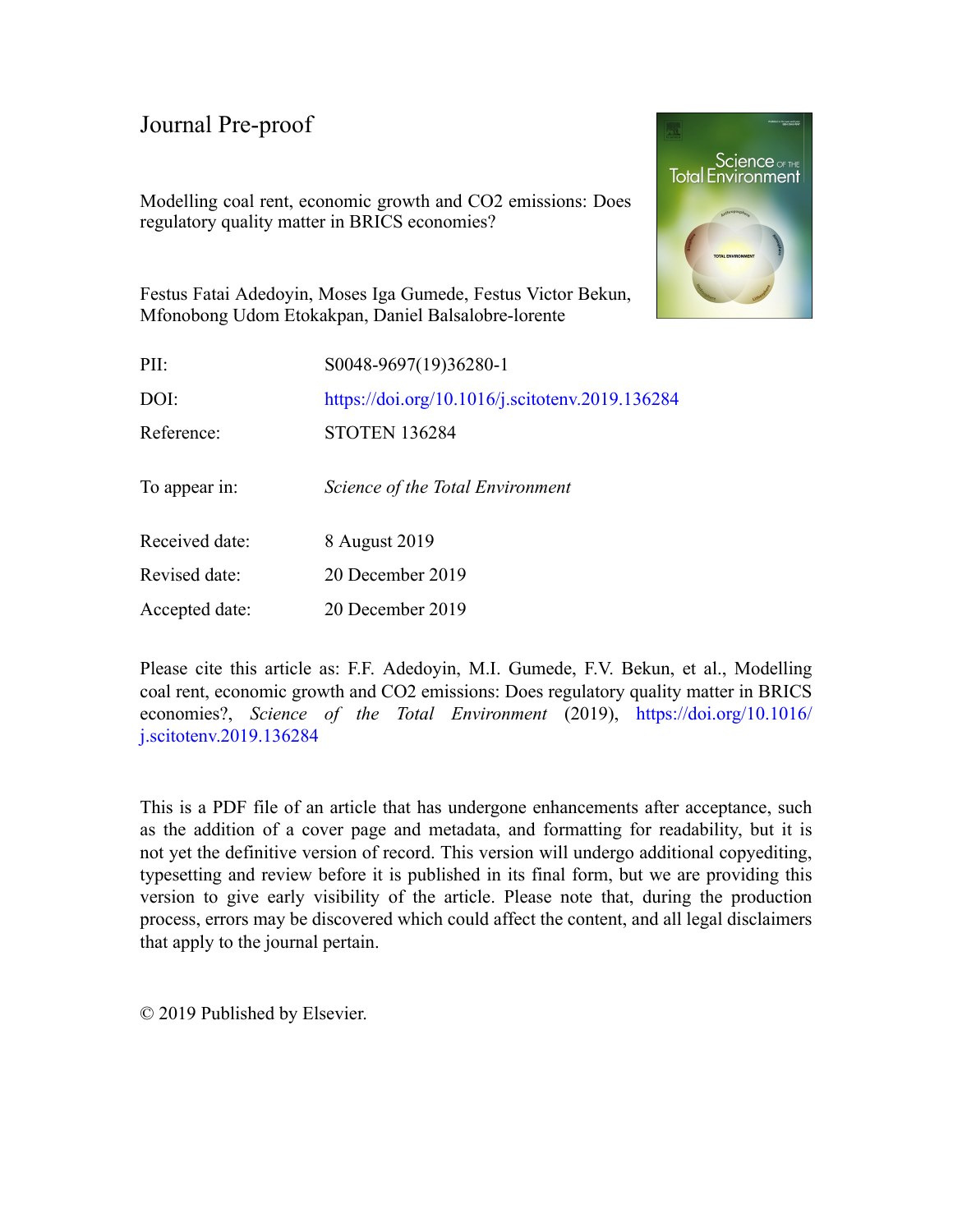### **Modelling Coal Rent, Economic Growth and CO <sup>2</sup> Emissions: Does Regulatory Quality**

#### **Matter in BRICS Economies?**

Festus Fatai ADEDOYIN

Department of Accounting, Economics and Finance,

Bournemouth University, United Kingdom

Email: fadedoyin@bournemouth.ac.uk

Moses Iga GUMEDE

African Development Bank, Pretoria, South Africa.

Email: m.gumede@kdis.ac.kr

### Festus Victor BEKUN

Moses Iga GUMEDE<br>
African Development Bank, Pretoria, South Afric<br>
Email: m.gumede@kdis.ac.kr<br>
Festus Victor BEKUN<br>
Prestus Victor BEKUN<br>
Prestus Victor BEKUN<br>
Stanbul Gelisim University, Istanbul, Turkey<br>
Email: fbekun@ge Faculty of Economics Administrative and Social sciences,

Istanbul Gelisim University, Istanbul, Turkey

Email: fbekun@gelisim.edu.tr

Mfonobong Udom ETOKAKPAN

Department of Economics,

Famagusta, Eastern Mediterranean University,

North Cyprus, via Mersin 10, Turkey

Email: etokakpanmfonudom@yahoo.com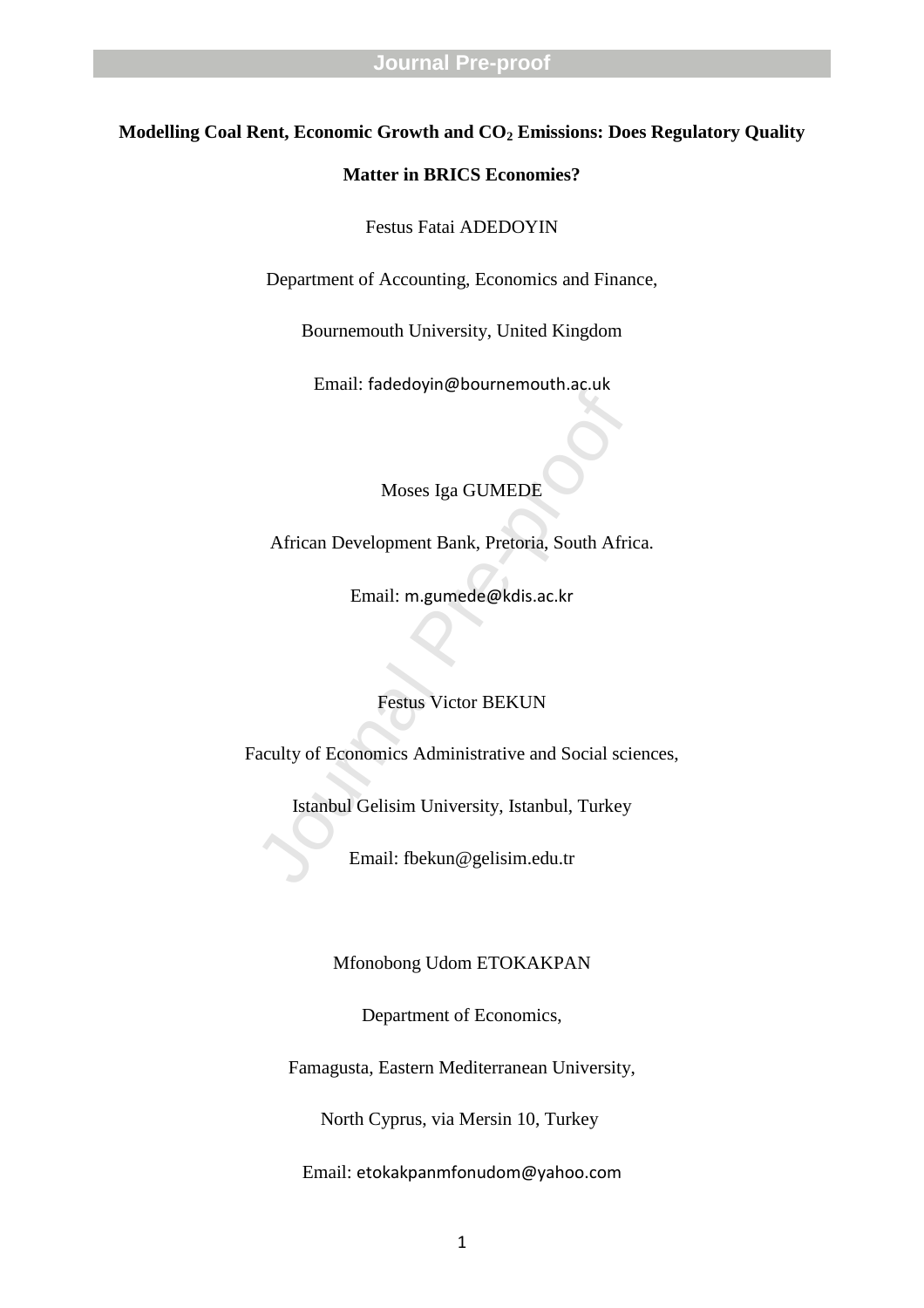### Daniel BALSALOBRE -LORENTE

Department of Political Economy and Public Finance,

Economics and Business Statistics and Economic Policy.

University of Castilla -La Mancha, Spain

Email**:** daniel.balsalobre@uclm.es

Journal Pre-proof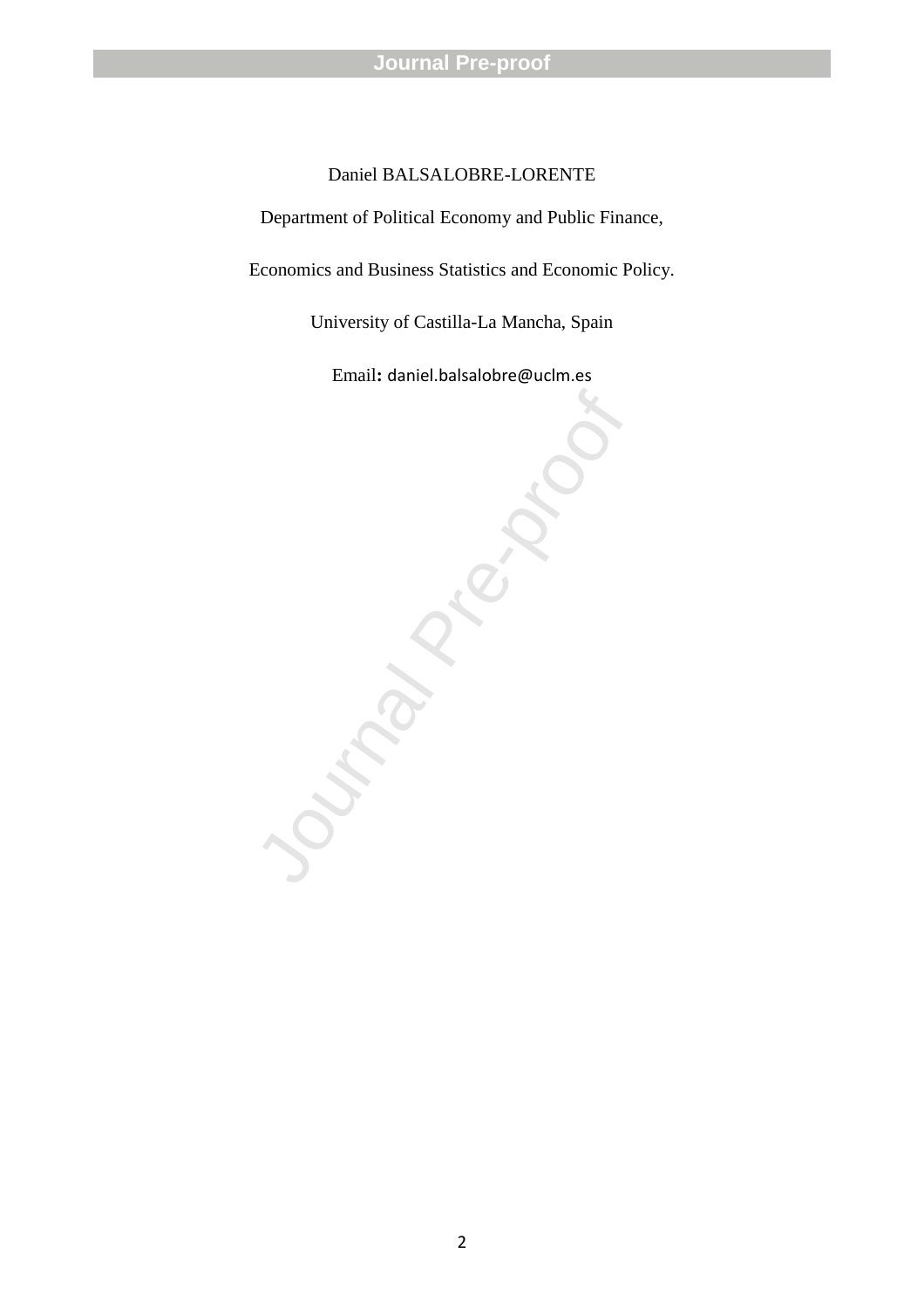### **Abstract**

Ing for the fole of other covariates fike regulator<br>anced panel setting over annual frequency data from<br>n group with dynamic autoregressive distribu<br>mducted to explore the coal-rents-energy nexus. The<br>untries, unlike coal Global warming issues have been on the front burner of most economies and Brazil, Russia, India, China and South Africa countries (BRICS) are no exception. The region has joined the rest of the world on the global strides to mitigate against global warming in terms of decoupling carbon dioxide emissions from economic growth. This is the motivation for the present study to consider the interaction between economic growth, pollutant emissions, coal rent while accounting for the role of other covariates like regulatory quality. The study is conducted in a balanced panel setting over annual frequency data from 1990 to 2014. To this end, Pooled mean group with dynamic autoregressive distributed lag [PMG -ARDL  $(1,1,1,1,1)$ ] was conducted to explore the coal-rents-energy nexus. The empirical study shows that for BRICS countries, unlike coal consumption, coal rents have a significant but negative impact on CO <sup>2</sup> emissions. Also, in contrast to expectation, regulations on coal rents in form of carbon damage costs have a significant but positive impact on  $CO_2$  emissions. This suggest that in line with the drive for growth by BRICS countries, and to achieve a reduction in the levels of CO <sup>2</sup> emissions for green growth and sustainable development, more stringent environmental-energy-related regulations are inevitable. Thus, for policymakers it is vital to reinforce the use of stringent regulations as these economies opens up to more use of coal energy. However, the need to shift, the energy mix in BRICS to renewables is pertinent in a time of global environmental consciousness for cleaner energy sources and environmentally friendly ecosystem.

**Keywords**: CO2 emissions, Coal rents, Energy consumption, BRICS, Regulatory Quality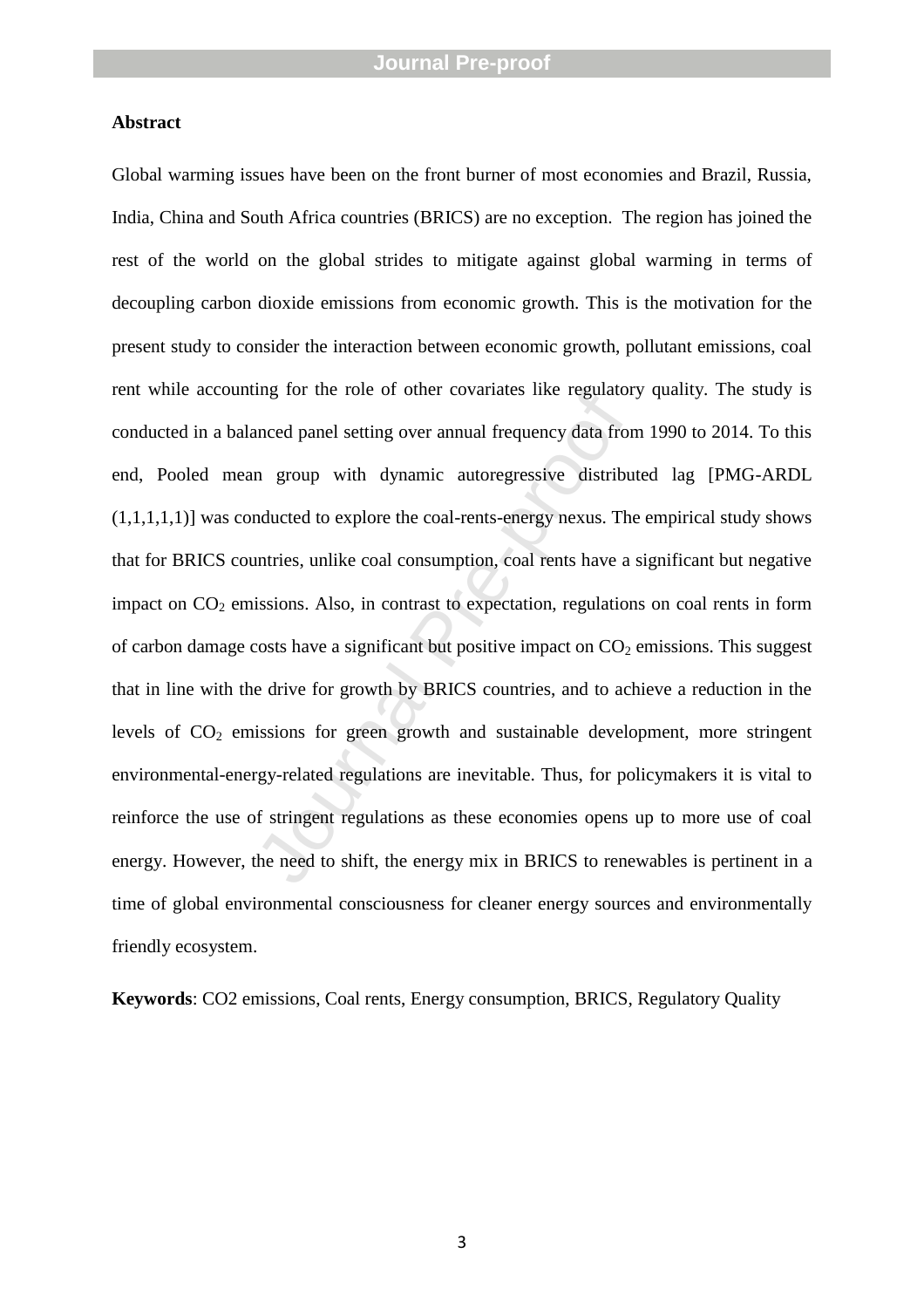### **1. Introduction**

The prevalence of  $CO<sub>2</sub>$  emissions harms the global climate, resulting in climate change. Historically, to every viable state, energy supply and consumption is pivotal to socio economic growth which resultantly brings sustainable development. In every sense of the word, development is a hallmark of growing economies. Economies such as Brazil, Russia, India, China and South Africa (BRICS) Countries inclusive of many other countries being signatories to the Kyoto Protocol; acknowledge that "climate change is one of the greatest challenges and threats towards achieving green growth and sustainable development". This committal alliance comes with pledges to reduce Greenhouse gas emissions (GHGs) by 2020 as outlined by the Intergovernmental Panel on Climate Change (IPCC, 2013).

Ryoto Protocot, acknowledge that Crimate change<br>eats towards achieving green growth and sustainal<br>comes with pledges to reduce Greenhouse gas emi-<br>intergovernmental Panel on Climate Change (IPCC,<br>ession of the United Natio The 21st session of the United Nations Conference of the Parties (COP21) held in Paris in December 2015 was a major milestone in the struggle to minimize pollution and CO<sub>2</sub> emissions and to mitigate adverse climate change and global warming (Esso & Keho, 2016). Subsequent COP24 built on the layout template of predefined goals. For instance, South Africa has pledged to reduce GHG emissions to 34% by 2020, but the trivial effort had been made to construct coal -fired power plants, including the Medupi Power Plant which was funded by the African Development Bank, World Bank and other financial institutions. The appreciation of BRICS GDP has enlarged the archives of literature on the effect of unhealthy gas emissions. It is noteworthy to highlight however that regulatory operation of these emissions is governed by extant viable policies, but proactive enforcement remains a tag question. In line with this, BRICS countries signed a "multilateral agreement on climate co operation and the green economy" during the 5th BRICS Summit in 2013, which ensures the exchange of technical and financial support to combat the negative impact of climate change on developing countries, Chang, Inglesi -Lotz, & Gupta (2014). Such agreement accommodates the 2030 Agenda for Sustainable Development.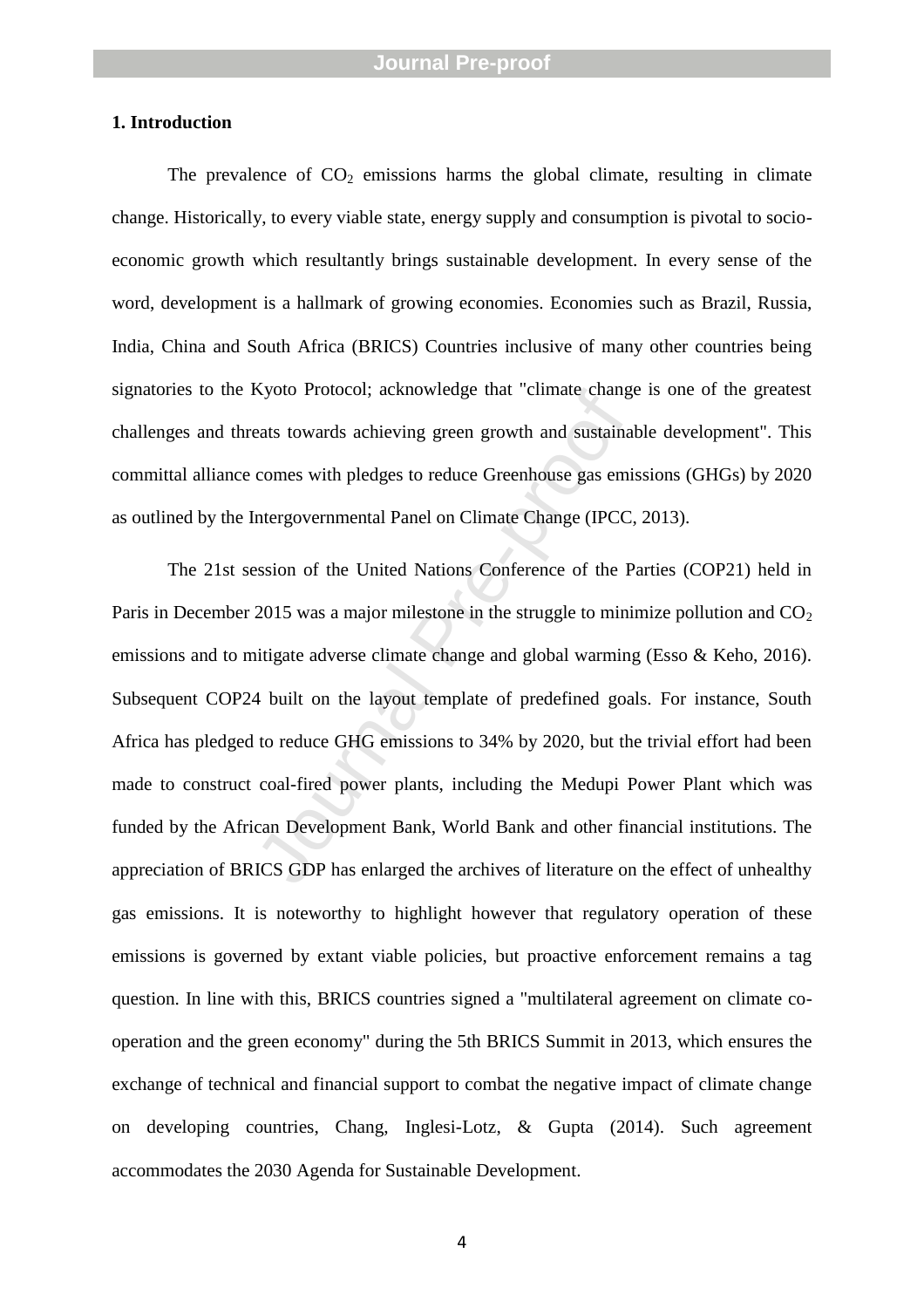Literature is replete with the nature of causal links between energy consumption and economic growth on countries such as BRIC, BRICS, OECD and Sub -Saharan African Countries (Solarin & Shahbaz, 2013; Solarin & Shahbaz, 2015; Bekun et al., 2019). It is indicated that there is the existence of both bi-directional and unidirectional relationships between energy consumption and economic growth, hence, consumption of energy deteriorates the environment (Yoo, 2006; Akinlo, 2008; Odhiambo, 2010; Apergis & Payne, 2010; Cowan, Chang, Inglesi -Lotz & Gupta, 2014). The contribution of these studies revealed that the environment could be depleted by mere consumption of energy which ordinarily raises a point of concerns among scholars.

environment could be depleted by mere consum<br>point of concerns among scholars.<br>untries<sup>1</sup> are heavily dependent on energy-inter<br>ng and manufacturing for respective levels of<br>is would many countries around the world faced w BRICS countries<sup>1</sup> are heavily dependent on energy-intensive sectors such as construction, mining and manufacturing for respective levels of economic growth and industrialization as would many countries around the world faced with a rapid increase in population, lifestyle changes and urbanization. Development of such feature creates incremental energy consumption demand, posing serious climate change and global warming concerns. The combination of energy demand and international pressures on climate change and global warming are raising concerns about how countries would achieve Green Growth and Sustainable Development. International concerns over the ability of energy supply to keep up with energy demand and increasing levels of carbon dioxide  $(CO<sub>2</sub>)$  emissions that are associated with global warming and climate change, is a serious challenge in respect to economic, energy, social inclusiveness as well as environmental sustainability policies. Therefore, these concerns call for the sustained attention of policymakers to better explore the causal links between energy consumption, economic growth and  $CO<sub>2</sub>$  emissions.

 $\frac{1}{1}$ <sup>1</sup> BRICS Countries: Association of five major emerging national economies: Brazil, Russia, India, China and South Africa, that are all leading developing or newly industrialized countries, but they are distinguished by their large, often fast -growing economies and significant influence on regional affairs; all five are G -20 members.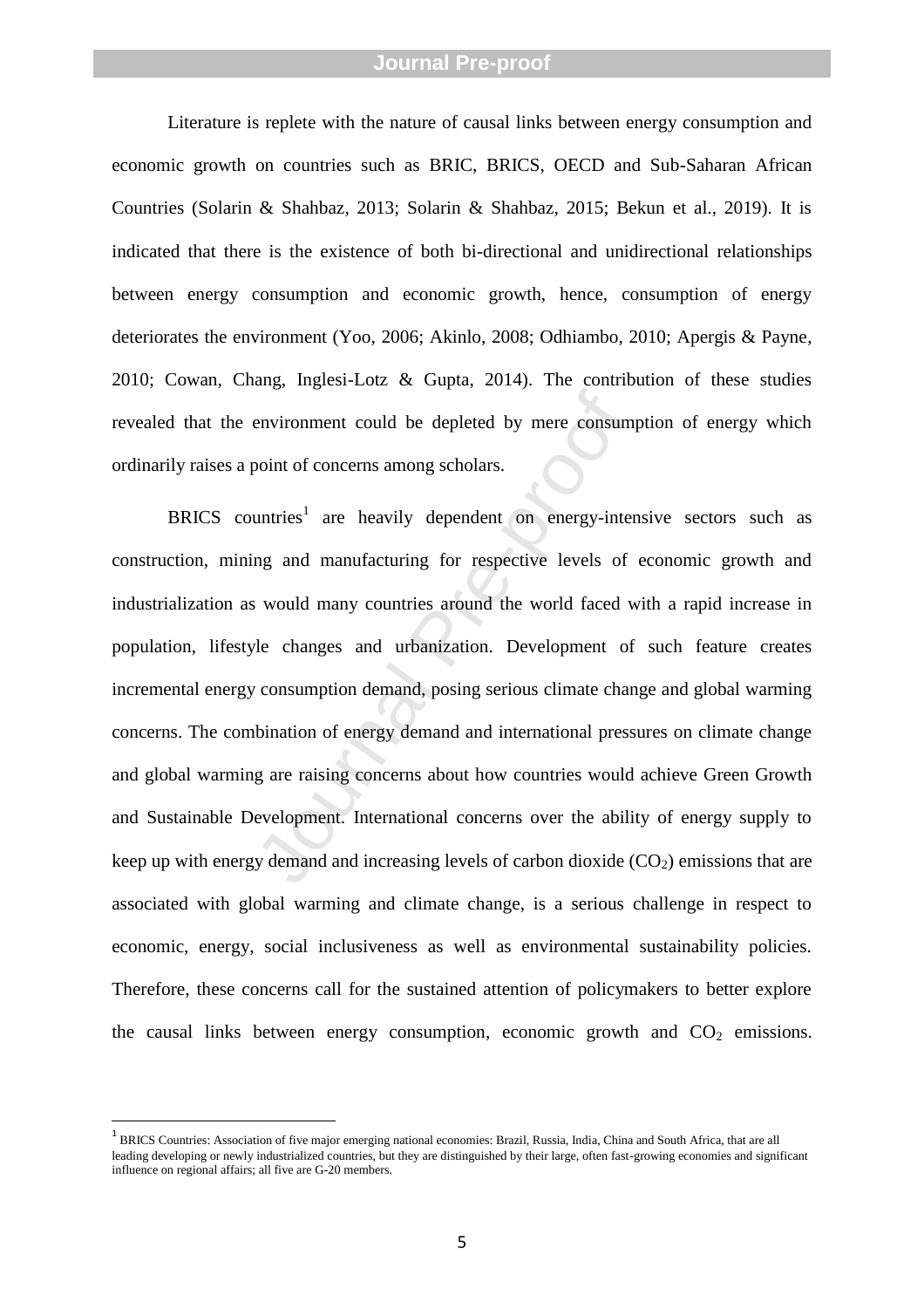Tripartite environmental indices as these should synchronise by default not create risks to health.

Inanate mostry from energy fossil ons sources wind<br>d subsequently green growth and sustainable deve<br>energy is a critical input to economic development<br>consumption of energy is significant to improving<br>as substantial social Another interesting theme involves the way energy is sourced, generated and consumed resulting to major environmental shortcomings and social well -being such as pollution, greenhouse gases (GHGs), carbon dioxide (CO <sup>2</sup>) emissions; which is indicated that coal energy trailed by oil and natural gas rank the highest (IPCC, 2013). Energy consumption drawbacks (coal) emanate mostly from energy fossil oils sources which significantly impact CO <sup>2</sup> emissions and subsequently green growth and sustainable development. According to Ben Amar (2013), energy is a critical input to economic development and an essential part of human activity, as consumption of energy is significant to improving social conditions, but the use of energy has substantial social and environmental implications in addition to impacts on the supply chain. Whereas the need for social - economic transformation remains a key driver of political strategy in many countries around the world, the threat for global warming and climate change continue to raise international pressures. It is imperative that the need to further examine the relationship between economic growth, energy consumption and carbon dioxide (CO <sup>2</sup>) emissions, with special emphasis on coal consumption.

### <Insert figure 1 near here>

Coal consumption is crucial to measuring economic success within the context of this study. BRICS countries, like other coal -dependent countries, have abundant coal endowments that could probably meet their current and future energy needs for economic growth and sustainable development. Figure 2 to figure 5 shows coal resources (Fig. 1), coal production in million tons (Fig. 2), coal consumption in million tons (Fig. 3) and carbon dioxide CO2 emissions (Fig. 4) for the BRICS countries for the period  $1990 - 2015$  which demonstrate BRICS countries' current dependence on coal as their key source of energy for economic growth and to subsequently achieve sustainable development.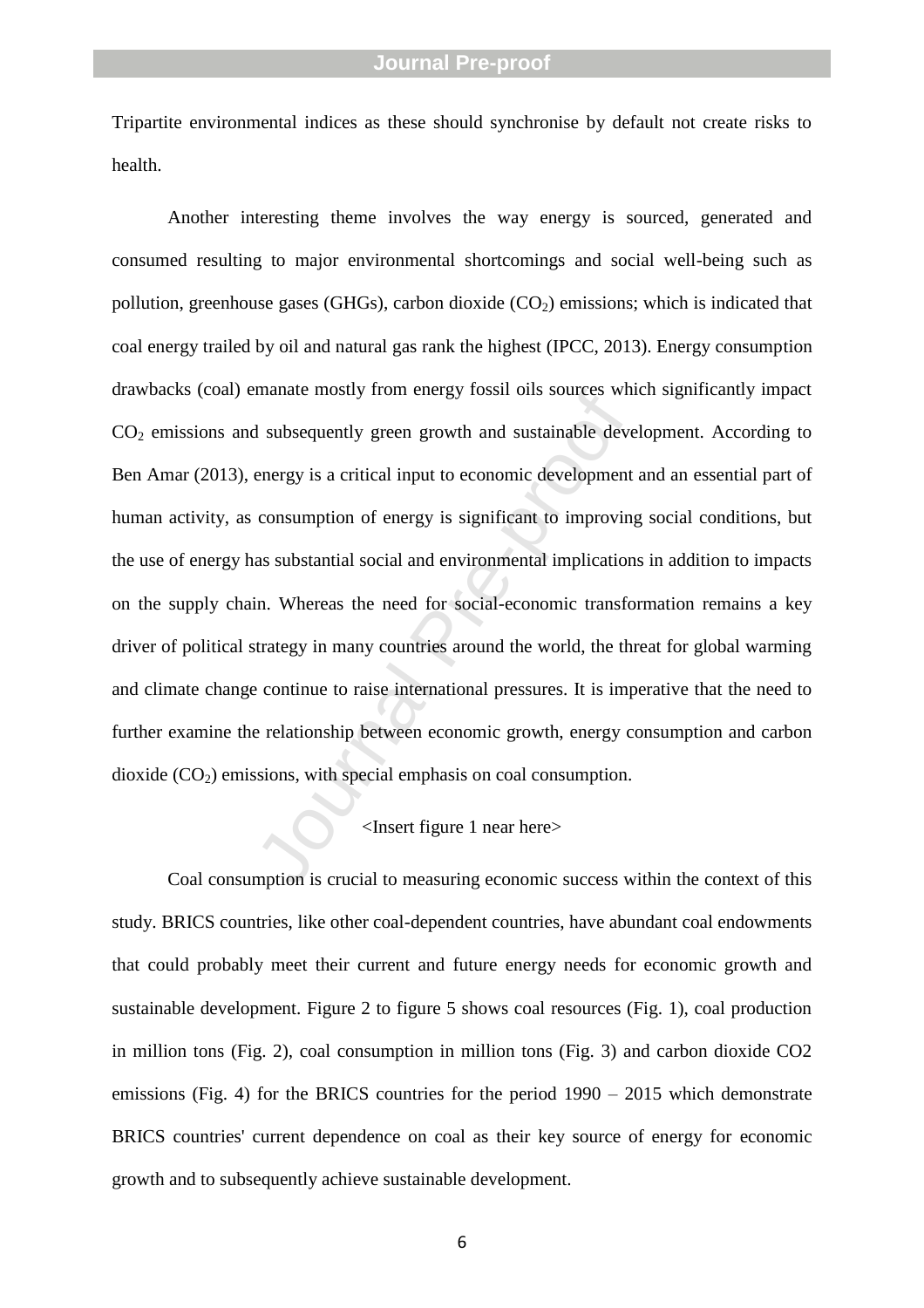ons in BRICS economies. Like any other natural<br>ay a critical part in the economy of the developed an<br>show how natural resources may affect sustainab<br>ed because of the versatile nature of coal (Menyah<br>3; Lin & Wesseh, 2014) The high dependence on coal consumption by the BRICS countries (Rodionova et al. 2017) and much other coal consumption dependent countries and the resulting high levels of CO <sup>2</sup> emissions necessitate an understanding of the relationship between coal rents and sustainable development. Coal rents, which is resource rent from coal production provides incentives to coal exploration companies to utilize coal for energy consumption (Arnason, 2008; Mehrara & Baghbanpour, 2015). It is not covert that coal production is majorly utilized for energy consumption. The literature revealed that coal rents represent a large part of GDP contributions in BRICS economies. Like any other natural resources; such as oil rents, coal rents play a critical part in the economy of the developed and developing countries and it is crucial to show how natural resources may affect sustainable development. Extant studies have emerged because of the versatile nature of coal (Menyah & Wolde -Rufael, 2010; Park & Hong, 2013; Lin & Wesseh, 2014) to examine the degree of association that exists between energy or coal consumption, economic growth and carbon dioxide (CO2) emissions.

Coal continues to be the dominant energy source for developing economies. The adverse consequence of such energy consumption has generated condemnation from United Nations International agencies and pressure groups. It resulted in countries making commitments to curb the level of carbon dioxide emissions. However, the energy, environment and social policies of developing countries are at crossroads as policymakers are finding it difficult to strike a balance between economic development, environmental sustainability and social sustainability, as they move towards green growth and the sustainable development agenda. Considering the confirmed existence of causality between economic growth, energy consumption and carbon dioxide (CO2) emissions, there need to further explore ways in which countries can transit to green growth and sustainable development. Giving the foregoing, this study fills up an existing gap which assists stakeholders to find out how coal rents (the difference between the value of both hard and

7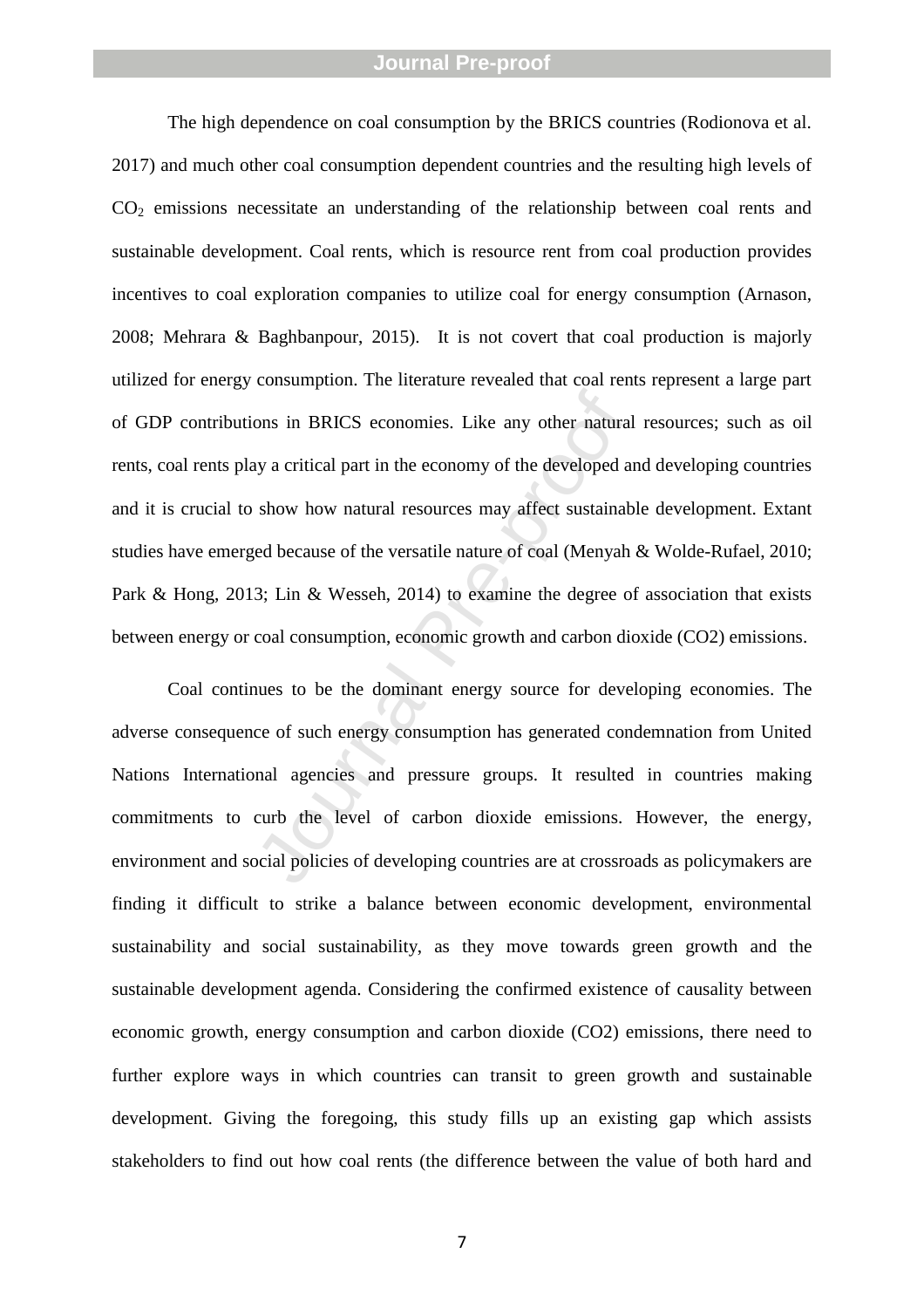soft coal production at world prices and their total costs of production) affect the levels of CO2 emissions in BRICS.

The choice of the BRICS countries is an interesting case study for this study given that CO2 emissions and sustainable development are a major ongoing concern for policymakers and energy environmentalist. Energy consumption is a fundamental element in economic development. It is estimated that more than 70% of the energy demand for the population and industries within BRICS countries and other countries around the world depend heavily on coal consumption. Numerous studies have examined the causality between economic growth and energy consumption, including other additional variables, but there are no studies that have focused on BRICS countries in respect to the variables of coal rents and CO2 emissions.

coal consumption. Numerous studies have examine<br>coal consumption. Numerous studies have examine<br>and energy consumption, including other additional<br>e focused on BRICS countries in respect to the var<br>the literature has studi Although, the literature has studies on growth -energy -emissions nexus well documented, yet, there is a dearth of literature on coal energy in the case of BRICS countries. This study differs from previous studies that investigated determinants of emissions (Zakarya et al., 2015) or other forms of energy such as electricity (Cowan et al., 2014) in BRICS countries. Specifically, the current study contributes to the energy-emissions-growth debate by examining coal rents and its relationship with pollutant emissions (CO <sup>2</sup>). We also investigate how this relationship is moderated by regulatory quality in the BRICS panel of countries, using data from 1990 to 2014 and focusing on panel -specific analysis. In summary, this study examined how coal rents, coal energy output, renewable and nuclear energy outputs relate with  $CO_2$  emissions and how regulations moderate this relationship.

The remaining part of the research study is organized as follows. Section 2 presents a theoretical framework and a detailed empirical literature review. Thereafter, data and methodology used in this research are presented in Section 3, followed by the presentation of the research results and subsequent discussions in Section 4. Lastly, Section 5 presents the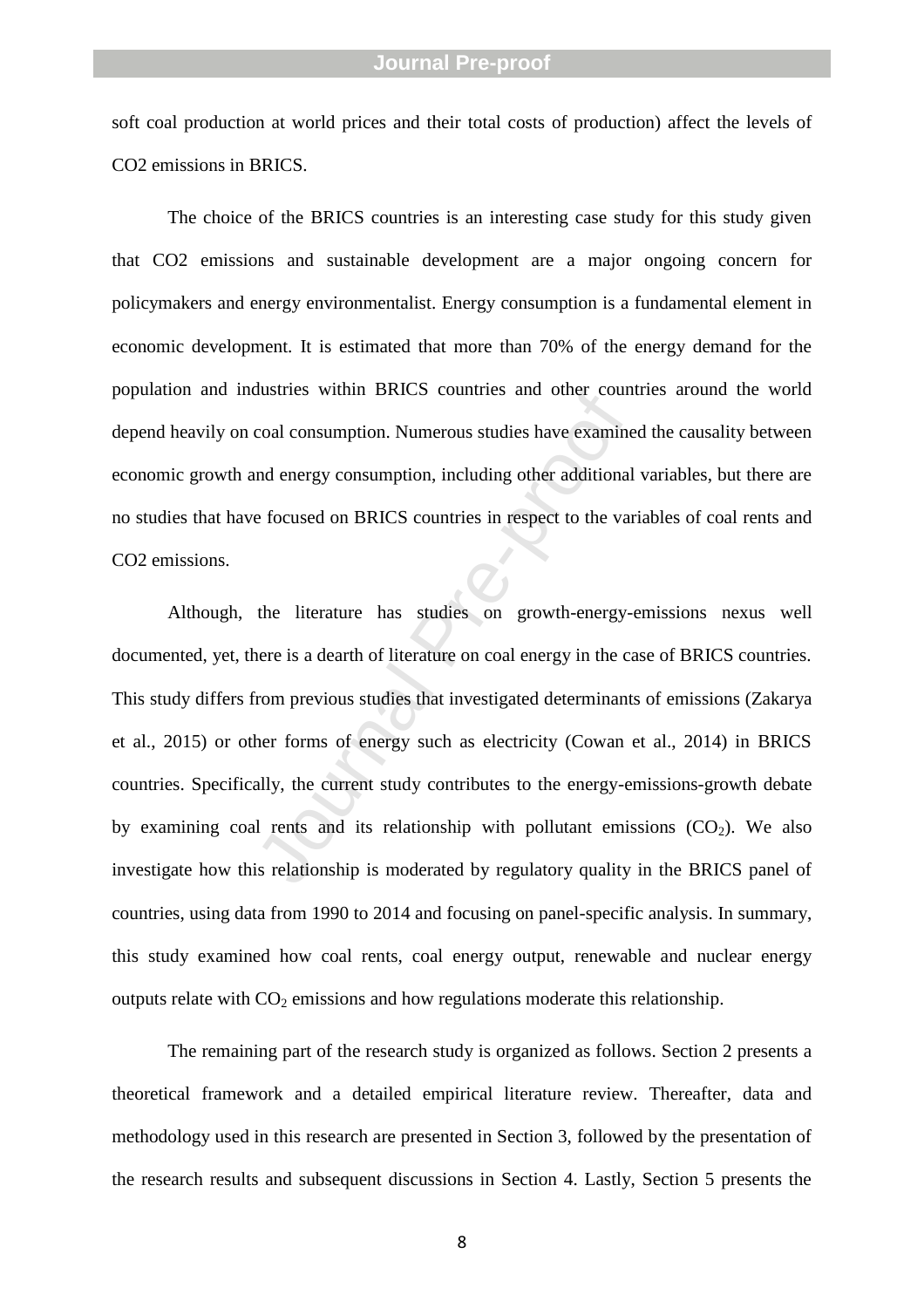summary and conclusions, whereby the policy recommendations for future consideration by the governments of each of the BRICS and Panel of other selected countries are outlined.

Trima Pre-proof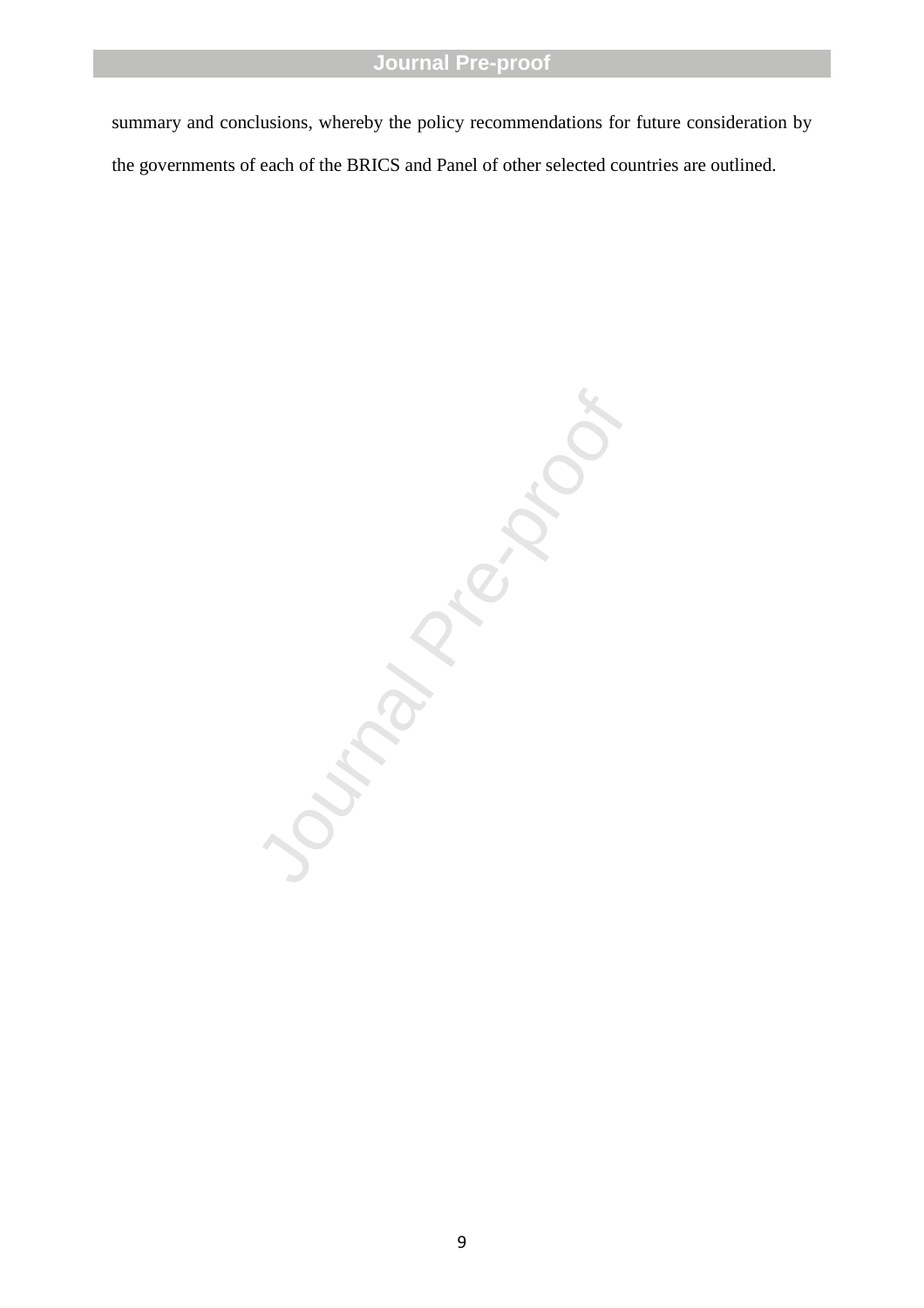#### **2. Literature Review**

To achieve the aim of this study, the relationship between energy consumption, economic growth and CO2 emissions is presented in figure 10. The reason for this is to consider the endowments of natural resources which through economic rents contributes to economic growth. The natural resources endowments are related to fossil fuels (coal), which results in coal rents and thus provide incentives for extraction towards coal consumption. Whereas the incentives from coal rents add value to economic growth, through an increase in coal production for coal energy output and exports of coal to the world commodity markets, this good intention has unintended consequences.

r coal energy output and exports of coal to the wor<br>has unintended consequences.<br>e in energy use often leads to high levels of CO<sub>2</sub> er<br>d with climate change and global warming. In turn,<br>e of sustainable development, which The increase in energy use often leads to high levels of  $CO_2$  emissions (scale effect<sup>2</sup>), which are associated with climate change and global warming. In turn, there are drawbacks to the overall objective of sustainable development, which requires a balance between economic development, social inclusion and environmental sustainability (composition and technical effect). To minimize the effects of energy consumption to levels of  $CO<sub>2</sub>$  emissions without compromising economic growth, the study aims to assess the exploitation of other renewable energy and nuclear energy sources, coupled with additional regulations in addition to carbon damage costs, so as to infer on potentials for attaining green growth and sustainable development.

Energy generation systems tend to generate extensive and severe environmental and social hazards in the process of delivering energy for consumption. In essence, energy generated is often from dirty sources and therefore not Clean Energy<sup>3</sup>, whereby the costs of environmental and social degradation are minimized while accelerating economic growth.

 $\frac{1}{2}$ scale effect is the reduction in per -unit cost as the level of production increases. In this case, a higher volume of emissions is attributable to higher GDP per kilogram of oil equivalent of energy use <sup>3</sup>

<sup>&</sup>lt;sup>3</sup> Clean Energy: Is a form of power (Electricity) generation in which the cost of environmental and social degradation is minimized while accelerating economic growth for sustainable development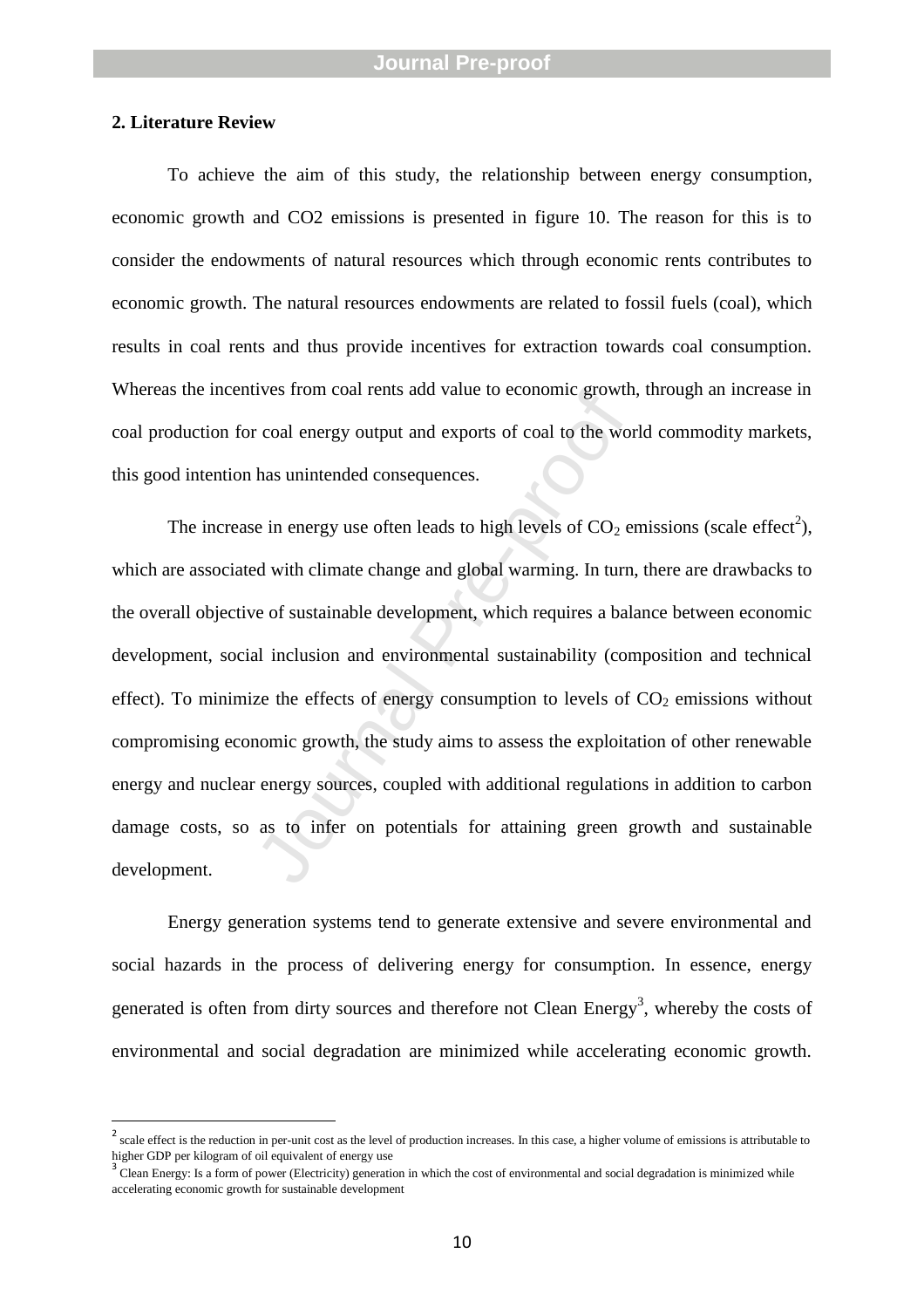The generation of clean energy leads to positive externalities related to green growth<sup>4</sup> and sustainable development<sup>5</sup>, thereby reducing the effects of pollution and greenhouse gasses (GHG). The effects to environmental and social degradation like pollution, carbon dioxide (CO2) emissions, GHG and global warming have been associated with non -renewable energy<sup>6</sup>, such as fossil fuels, coal, petroleum, and natural gas.

mewable energy<sup>7</sup> sources such as hydro, nuclear protant and abundant energy resource for many conventant and abundant energy resource for many convented clean energy. Therefore, the generation conomic, social and environm On the other hand, power generation with little or no significant consequences to climate change and thus not harmful to the environment and social wellbeing has been associated with renewable energy<sup>7</sup> sources such as hydro, nuclear power, wind and solar. Since coal is an important and abundant energy resource for many countries, the challenge is how to use it to generate clean energy. Therefore, the generation of clean energy, while interlinking the economic, social and environmental challenges is critical for BRICS countries, including other countries around the world for attaining green growth and sustainable development.

### <Insert figure 10 near here>

Literature contains findings from energy and environment -related studies on causal links between economic growth, energy consumption and carbon dioxide (CO2) emissions with emphasis on research on BRICS (See Table 1). Thus, in what follows, we present what exists in the literature. We find that although most studies identify directions of causality in terms of total energy sources, the role of coal energy in the BRICS countries is under researched.

#### <Insert table 1 near here>

 $\frac{1}{4}$ <sup>4</sup> Green Growth: Describes an economic growth strategy that uses natural resources for economic development in a sustainable manner, reducing greenhouse gases (GHGs) and thereby achieving sustainable development for all. <sup>5</sup>

Sustainable Development: Economic growth or development that considers the environment and improves social well -being of all people, thereby creating opportunities for future generations.

<sup>6</sup> Non -Renewable Energy: Energy that is generated from resources that will run -out or will not be replenished in a lifetime

 $<sup>7</sup>$  Renewable Energy: Energy that is generated from sources of nature that can be resourced and replenished on a human timescale, such as</sup> geothermal heat, sunlight, waves, wind, rain, and tides.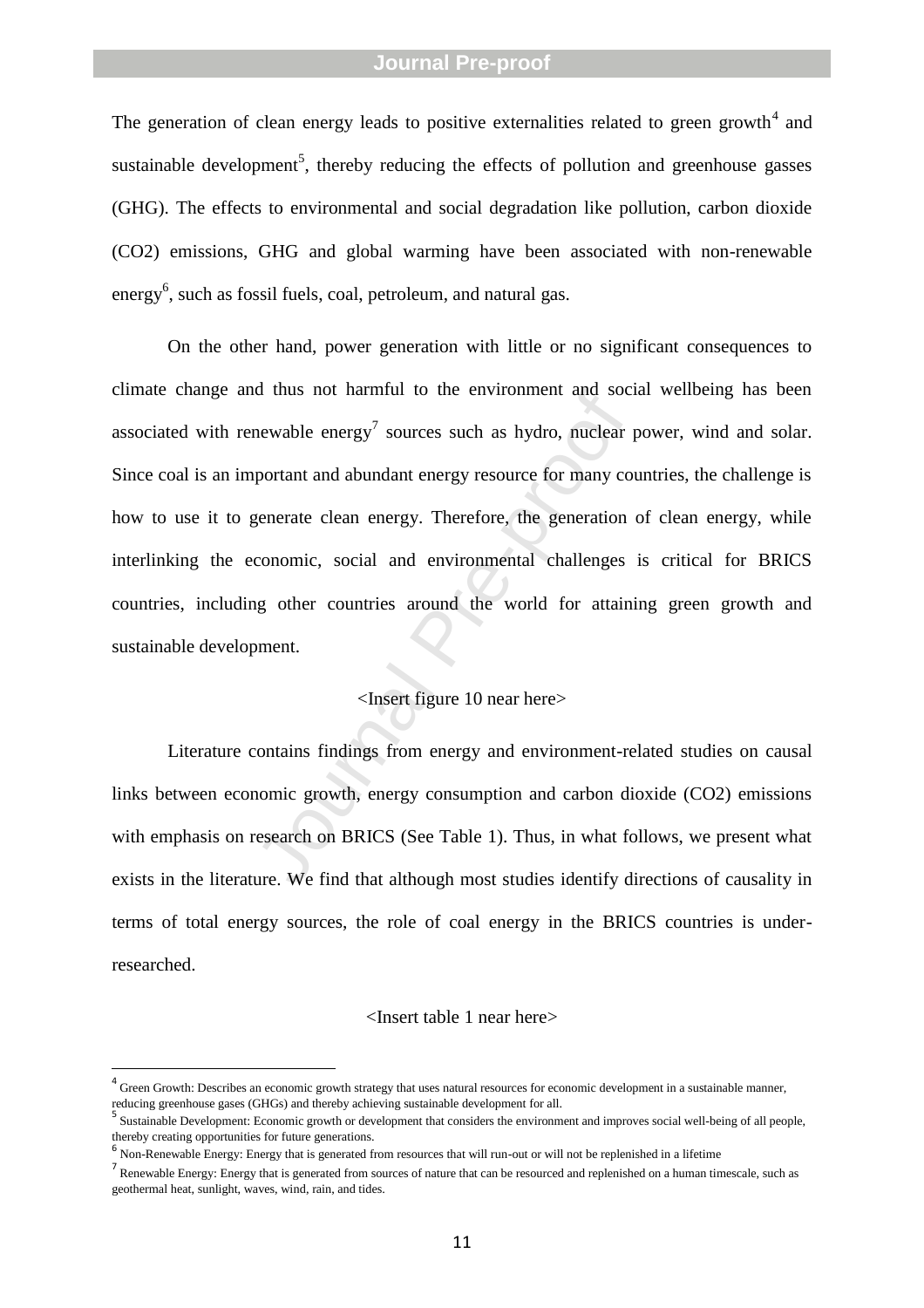#### **Coal Consumption and Economic Growth**

In emphasizing the important inputs of coal energy to economic growth, researchers have studied the causal links between economic growth and coal consumption in few single country case studies with variation in their direction of causality. In South Africa, for example, Odhiambo (2016) found a unidirectional (One -way) causal relationship flowing from coal consumption to employment, as well as a bidirectional causal link between employment and economic growth. Similarly, the existence of a bi -directional relationship flowing from coal consumption to economic growth, and coal consumption in Korea had an overall increase of over 3.9% per year, Yoo (2006).

conomic growth. Similarly, the existence of a bi-<br>consumption to economic growth, and coal consur<br>over 3.9% per year, Yoo (2006).<br>a unidirectional relationship exists running from GI<br>is similar one-way directional causal r Although, a unidirectional relationship exists running from GDP to coal consumption for China, and a similar one -way directional causal relationship running from coal consumption to GDP was for India (Li and Li, 2011), Apergis & Payne (2010) showed that the causal relationship between economic growth and coal consumption could be negative in the short -run and bi -directional. On the same pedestal, the study of Wassung (2010) on Water -Energy Nexus in South Africa explained that generation of energy requires high quantities of fresh water for cooling, and that the difficulty is likely to be additionally aggravated as more thermal power stations may be built to meet the intense increase in demand for energy in South Africa.

#### **Economic Growth and CO2 Emissions**

Over the past decades, scholars in the fields of economics and environment had been tasked with the concerns to increase growth in economies and improve on social degradation, as a consequence to carbon dioxide  $(CO<sub>2</sub>)$  emissions from economic growth, which are considered the main cause of global warming and climate change. This enigma has seen several studies undertaken mainly to investigate the causal relationship between economic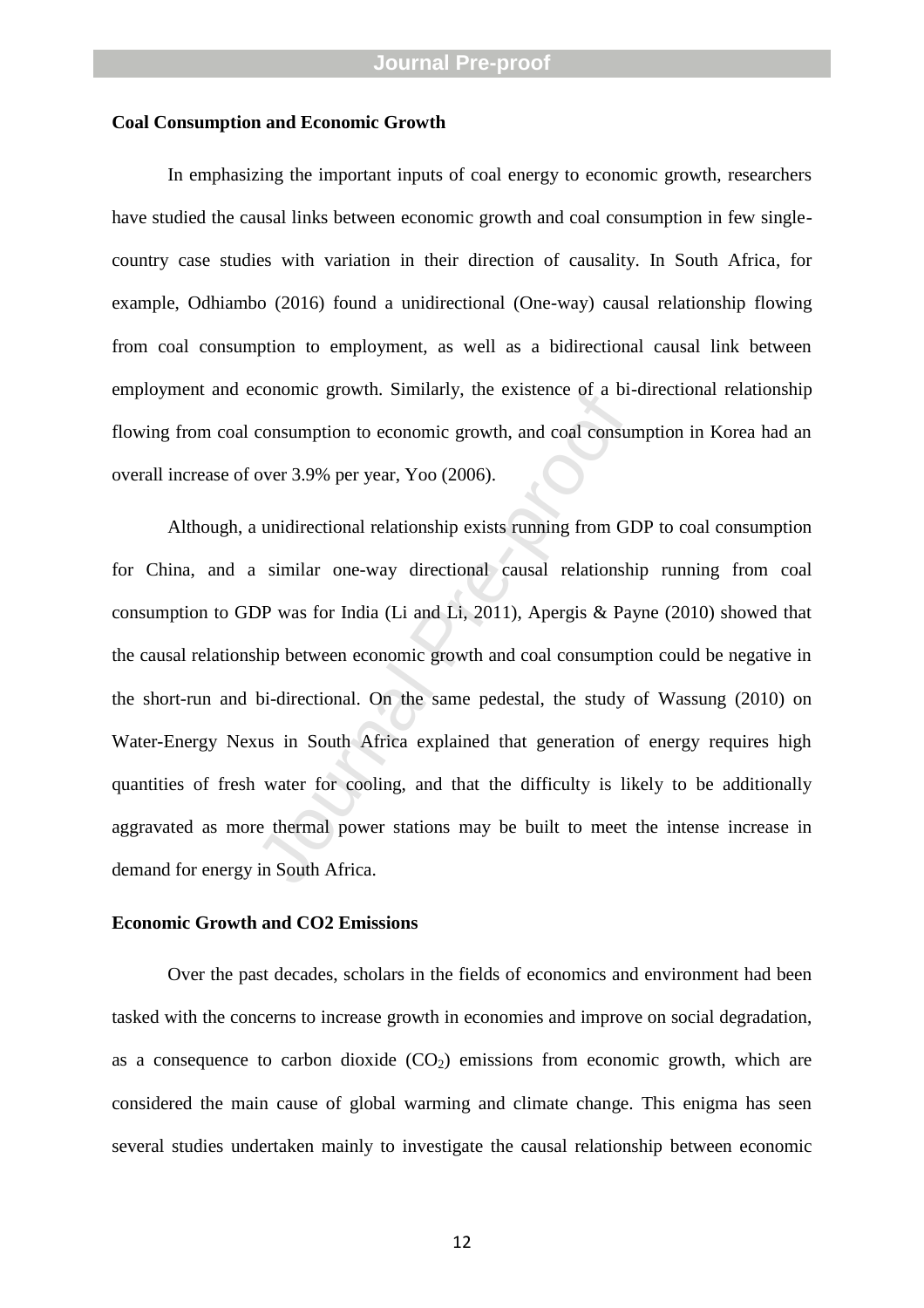growth and CO2 emissions, and to test the Hypothesis for Environment Kuznets Curve (EKC), and thereby establish mechanisms of attaining green growth and sustainable development. For instance, in the case of South Africa, Odhiambo (2012) delineated that there is a unidirectional causal link flowing from economic growth to CO2 emissions, while both CO2 emissions and economic growth are Granger -caused by energy consumption. For the OECD and Non -OECD countries, results from Dinda (2009), deviates from other studies. Whereas CO2 emissions do not lead to an increase in economic growth for Non -OECD countries, they were found to increase in economic growth for OECD countries. In agreement, Richmond & Kaufmann (2006) found no significant causal links between economic growth and CO2 emissions and thus validated the neutrality of the hypothesis.

ere found to increase in economic growth for<br>ond & Kaufmann (2006) found no significant<br>and CO2 emissions and thus validated the neutrality<br>f the determinants of carbon dioxide emissions ((<br>trade, urbanization, and globali In terms of the determinants of carbon dioxide emissions (CO2) other moderating variables such as trade, urbanization, and globalization have been found to matter. For instance, there is a positive relationship of per capita GDP, trade openness and energy consumption, while urbanization has a negative relationship to CO2 emissions for low income, middle and hig h -income panels Sharma (2011). However, energy consumption and per capita GDP were found to be statistically significant determinants of CO2 emission, while for a global panel of countries, urbanization, trade openness, energy consumption has negative effects on CO2 emissions.

# **Energy Consumption and CO2 Emissions towards Environmental Degradation in BRICS**

Energy consumption and economic growth have contributed to Carbon Dioxide (CO2) emissions in BRICS Countries. Scholars devote a reasonable number of studies to examine how the environmental and social aspects of energy consumption related to causality between economic growth and CO2 emissions in each of the nations. The existence of causal links between energy consumption, pollutant emissions and real GDP for BRIC panel of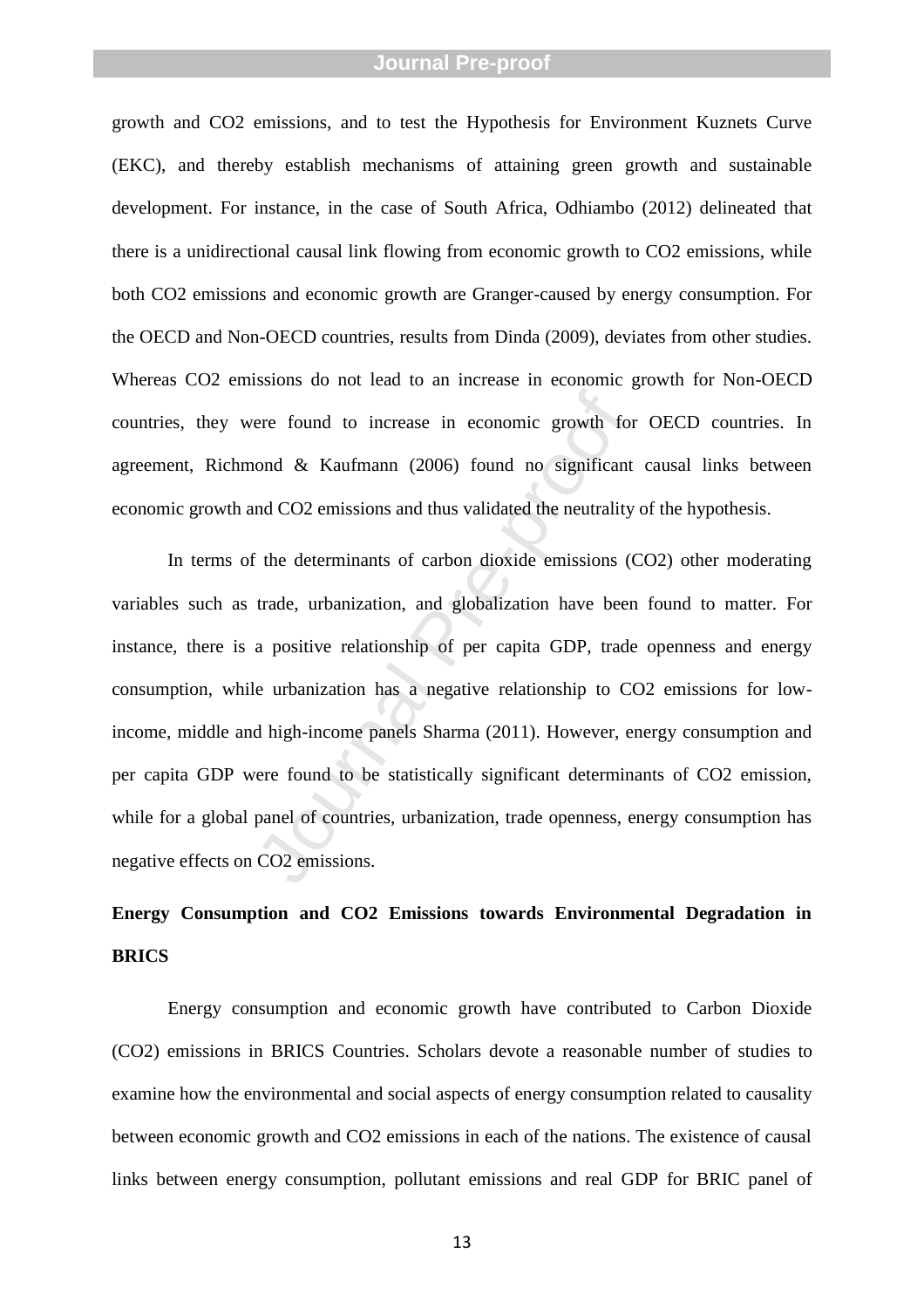countries, as a rise in energy consumption, increases CO2 levels, especially from Fossil oils Pao & Tsai (2010). According to Wang, Zhou, Zhou & Wang (2011), there is causality between energy consumption and CO2 emissions, which implies that economic growth and energy consumption are major causes of CO2 emissions in China. In line with this, Bloch, Rafiq & Salim (2012), confirmed the causal relationship running between  $CO_2$  and coal consumption on the demand -side (D), and from coal consumption to GDP on the supply -side (S). In line with these findings, in India, coal consumption and industrial production Granger cause CO2 emission, while the same was true for China with feedback effect between  $CO<sub>2</sub>$ emissions and coal consumption Farhani, Shahbaz & Ozturk (2014).

on, while the same was true for China with feedba<br>consumption Farhani, Shahbaz & Ozturk (2014).<br>e, a significant causal index for consistent carbon d<br>traced to rapid economic growth (Odhiambo, 2012)<br>ional link flowing fro Furthermore, a significant causal index for consistent carbon dioxide (CO <sup>2</sup>) emissions in South Africa is traced to rapid economic growth (Odhiambo, 2012). There is the existence of causal unidirectional link flowing from energy consumption to economic growth and from employment to economic growth Lin & Wesseh (2014). Shahbaz, Tiwari, & Nasir (2013) studied the relationship between trade openness, financial development, economic growth, CO <sup>2</sup> emissions and coal consumption in South Africa. The findings showed that there exists a positive relationship among all variables; with economic growth rise resulting in a CO<sub>2</sub> emissions increase, while financial development reduces CO2 emissions and coal consumption leads to  $CO_2$  emissions. In Brazil, De Freitas & Kaneko (2011) evaluated the determinants of CO <sup>2</sup> emissions changes from energy consumption to show that economic growth and demographic pressure are the leading forces that explain CO <sup>2</sup> emissions increase in Brazil.

The examination on causality relationship between economic growth, electricity consumption and CO <sup>2</sup> emissions in BRICS countries shows the existence of causal relationships between all the variables, but with different directions among BRICS countries (Cowan, Chang, Inglesi -Lotz, & Gupta, 2014). For China and India, Govindaraju & Tang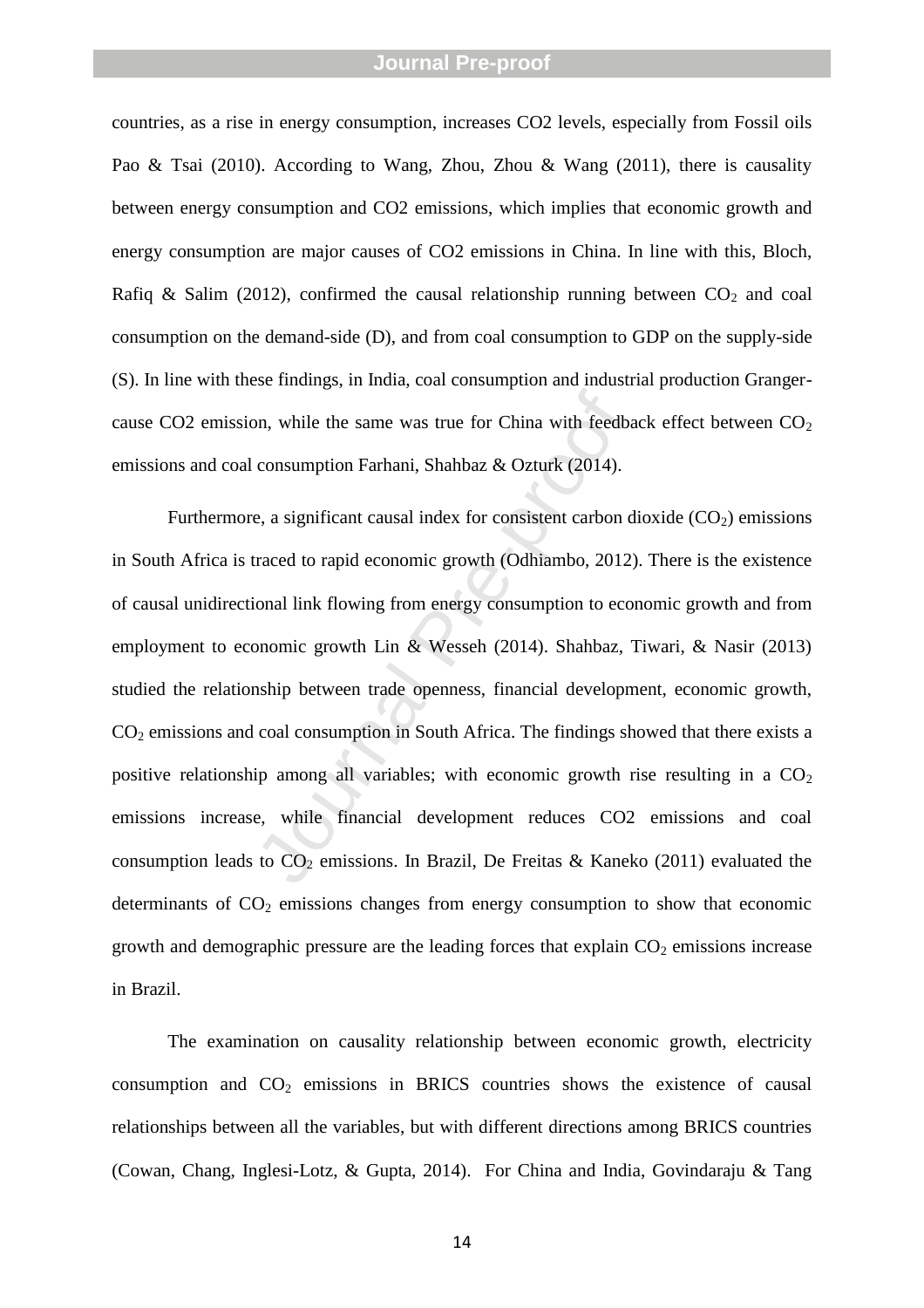(2013) showed the existence of co -integration in China, but not in India, while both India and China showed a causal unidirectional relationship running from economic growth to  $CO<sub>2</sub>$ emissions. Relating to Russia, Pao, Yu & Yang (2011) revealed the existence of a positive relationship between CO <sup>2</sup> emissions, energy use and real output (GDP). In summary, considering the different directions of causality, less compared with other economic and regional blocs, we find the need for more research on different energy sources and their growth -nexus and emissions impacts.

#### **3. Data and Methods**

#### **Model and Methodology**

dology<br>
dology<br>
this study is to investigate the impact of coal rents<br>
nality moderates this relationship in the BRICS<br>
terature review section, energy use (renewable<br>
been vastly used in the literature. For the first time The aim of this study is to investigate the impact of coal rents on CO2 emissions and how regulatory quality moderates this relationship in the BRICS panel of countries. As shown in the literature review section, energy use (renewable and non -renewable consumption) has been vastly used in the literature. For the first time, we introduce the role of increased coal rents in CO2 emissions in BRICS economies. In general, early growth of income potentially creates more environmental contamination because of the expansion in utilization of goods. Also, income that arrives at an ideal level produces diminishing measures of contamination as people gets mindful of debasement of nature. However, we hypothesize that the use of economic regulations that supports green ecological guidelines may lead to reduction in emissions.

Besides testing for the role of coal rents, the EKC theory, which has been enormously assessed in the literature only presents differing results. Be that as it may, regulations on emissions assumes a significant impact on reducing emissions. As shown in table 2, this study departs from previous studies on the role of regulations and governance (Danish et al.,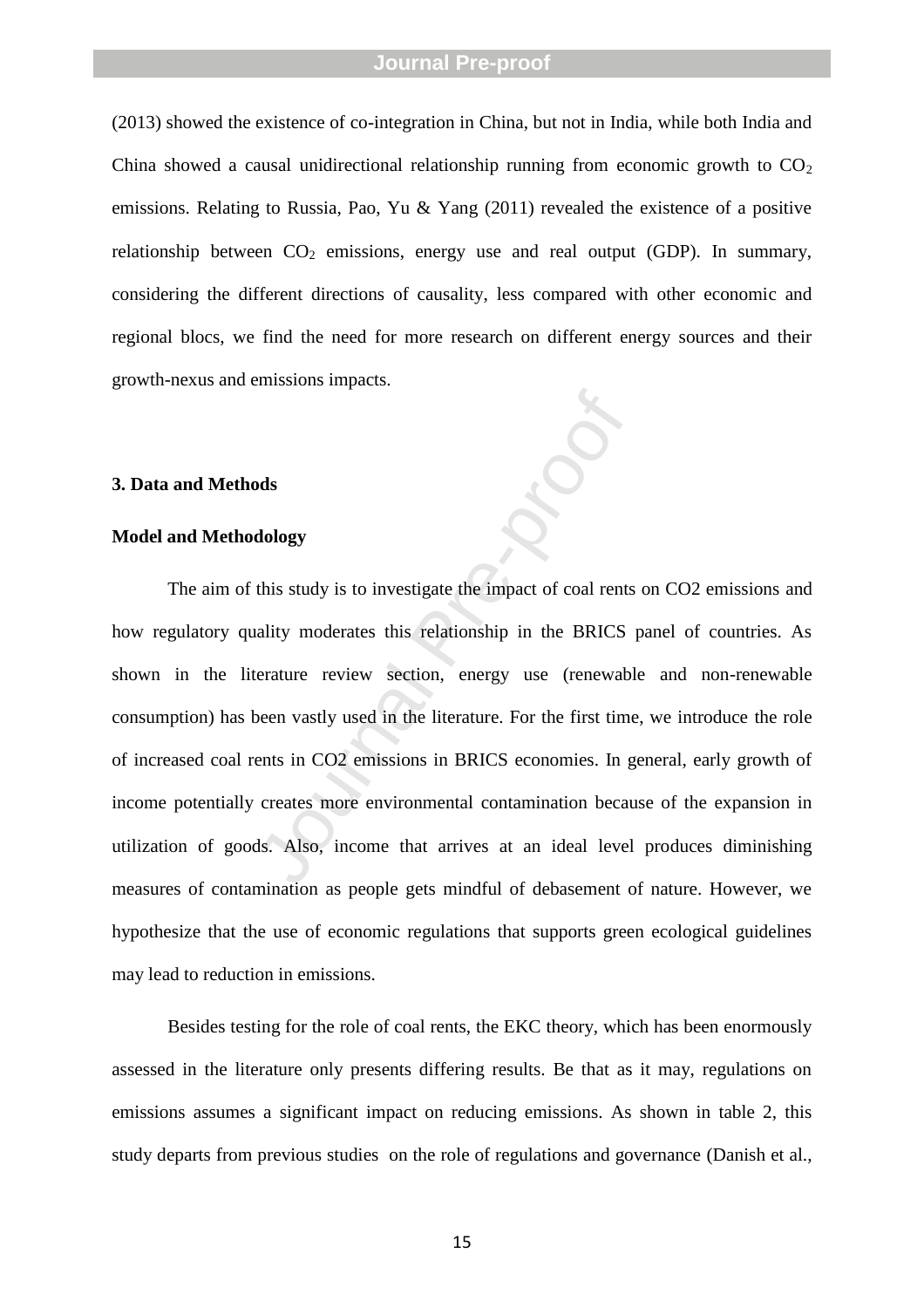$\overline{O}_2$  emitted in a year. Our intuition for interacting<br>CO<sub>2</sub> emitted in a year. Our intuition for interacting<br>m the difference between world prices and cost of<br>oture the caution that BRICS countries take in the u<br>risi 2019; Halkos and Tzeremes, 2013) by introducing an additional regulatory quality variable which serve as a restriction and law putting a price (carbon damage  $-$  CD) on  $CO_2$  emissions and how to address climate change from concern to action. Thus, in this study, we interact both CD and regulatory quality index with coal rents to show the individual effectiveness of these regulations in achieving clean energy and green growth. Our motivation for this is to capture specific energy -related regulatory quality in terms of emissions. Following Lange et. al. (2018), carbon damage is calculated as a multiplication of the additional social cost of CO <sup>2</sup> emissions from a particular energy source multiplied by the increase in the stock of the number of tons of  $CO_2$  emitted in a year. Our intuition for interacting this variable with the rents that arise from the difference between world prices and cost of both hard and soft coal production is to capture the caution that BRICS countries take in the use of this energy source in the presence of rising damage. We do not isolate the direct effect of carbon damage on carbon emissions as it has been captured in the interaction, but rather examine how both classes of countries are guided in their use of this energy source for achieving climate change goals, measured by their levels of emissions.

Hence, to achieve the objectives of this study, we present a model with regulatory quality variables below. All variables are transformed into their logarithmic (*ln*) specifications to achieve a more intuitive result:

$$
CO_{2it} = f(CR_{it}, GDP_{it}, RNW_{it})
$$
 (1)

$$
log(CO_2)_{it} = \beta_0 + \beta_1 ln(CR)_{it} + \beta_2 ln(GDP)_{it} + \beta_3 ln(RNW)_{it} + \beta_4 ln(CD)_{it}
$$

$$
+ \beta_5 ln(CR * CD)_{it} + \mu_{it}
$$
(2)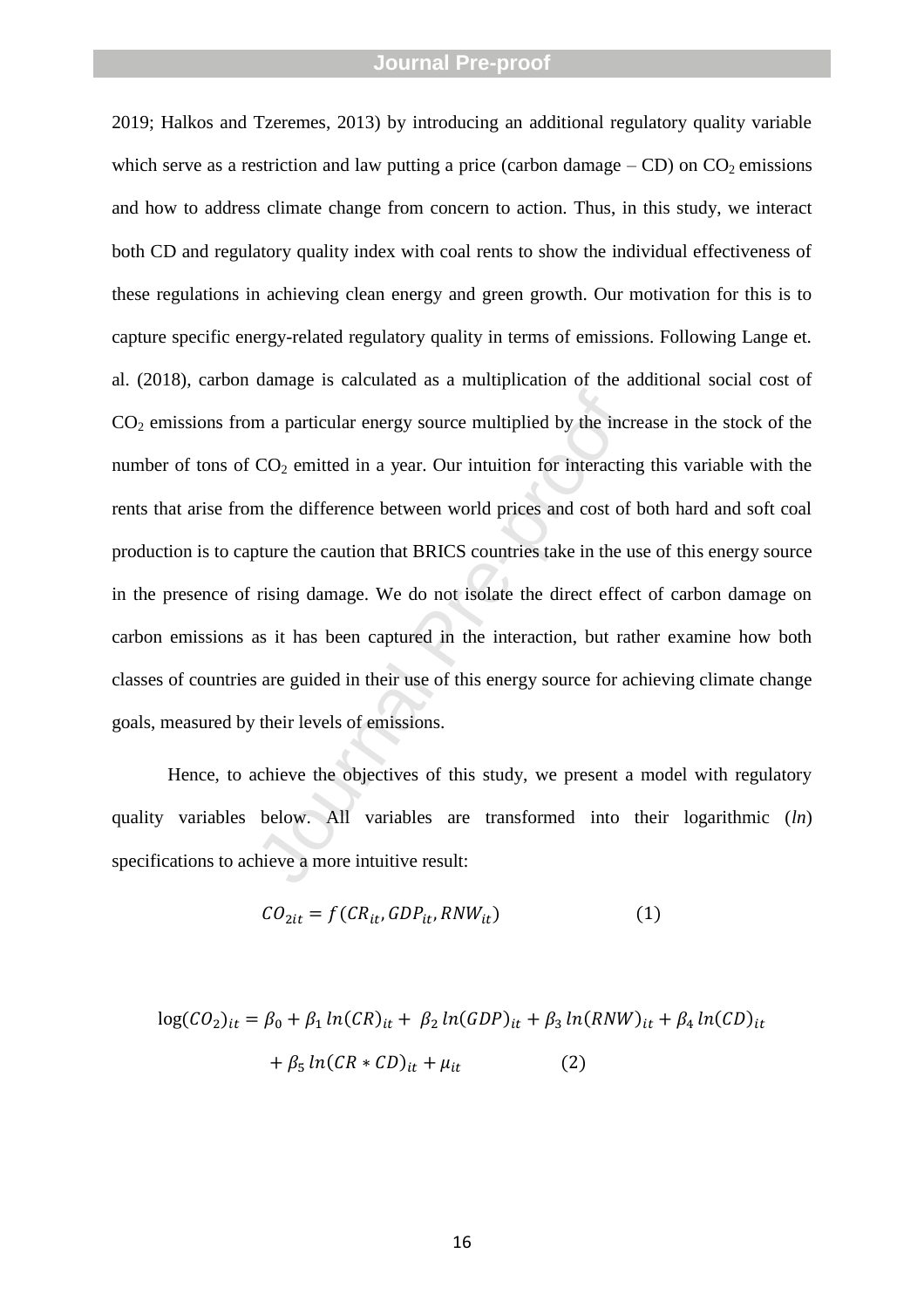$$
ln(CO_2)_{it} = \beta_0 + \beta_1 ln(CR)_{it} + \beta_2 ln(GDP)_{it} + \beta_3 ln(RNW)_{it} + \beta_4 ln(RQ)_{it}
$$

$$
+ \beta_5 ln(CR * RQ)_{it} + \mu_{it}
$$
(3)

$$
ln(CO_2)_{it} = \beta_0 + \beta_1 ln(CC)_{it} + \beta_2 ln(GDP)_{it} + \beta_3 ln(RNW)_{it} + \beta_4 ln(RQ)_{it}
$$

$$
+ \beta_5 ln(CC * RQ)_{it} + \mu_{it}
$$
(4)

$$
ln(CO_2)_{it} = \beta_0 + \beta_1 ln(NPG)_{it} + \beta_2 ln(GDP)_{it} + \beta_3 ln(RNW)_{it} + \beta_4 ln(RQ)_{it}
$$

$$
+ \beta_5 ln(NPG * RQ)_{it} + \mu_{it}
$$
(5)

 $\beta_0 + \beta_1 ln(NPG)_{it} + \beta_2 ln(GDP)_{it} + \beta_3 ln(RNW + \beta_5 ln(NPG * RQ)_{it} + \mu_{it}$  (5)<br>
emissions, CR is the coal rents, RNW is renewable<br>
er capita which measures economic growth, CC is concernant with coal rents, NPG is nuclear pow<br>
sensitivi where  $CO_2$  is  $CO_2$  emissions, CR is the coal rents, RNW is renewable energy consumption, GDP is real GDP per capita which measures economic growth, CC is coal consumption which we include for comparison with coal rents, NPG is nuclear power generation also included for model sensitivity analysis, RQ is the regulatory quality, and CD is carbon damage; *i* represents the 5 BRICS countries; *t* denotes time (1990-2014);  $\beta_i$  ( $i = 1, ..., 5$ ) represents the slope parameters. All things been equal, we expect that  $\beta_1 > 0$ ;  $\beta_2 < \text{or} >$ 0;  $\beta_3$  < 0;  $\beta_4$  < 0 and  $\beta_5$  < 0. We also calculate individual effects in the estimated model, but we place emphasis on the interaction effects.

$$
<
$$
 Insert table 2 near here $>$ 

This study assesses both the short and long run estimates using the Pesaran et al. (1999) procedure. The examination continued with assessing the emissions -coal rents nexus presented in equation (1) in an Autoregressive Distributed Lag (ARDL: *p, q*) framework that incorporates lags of both emissions and regressors, given by: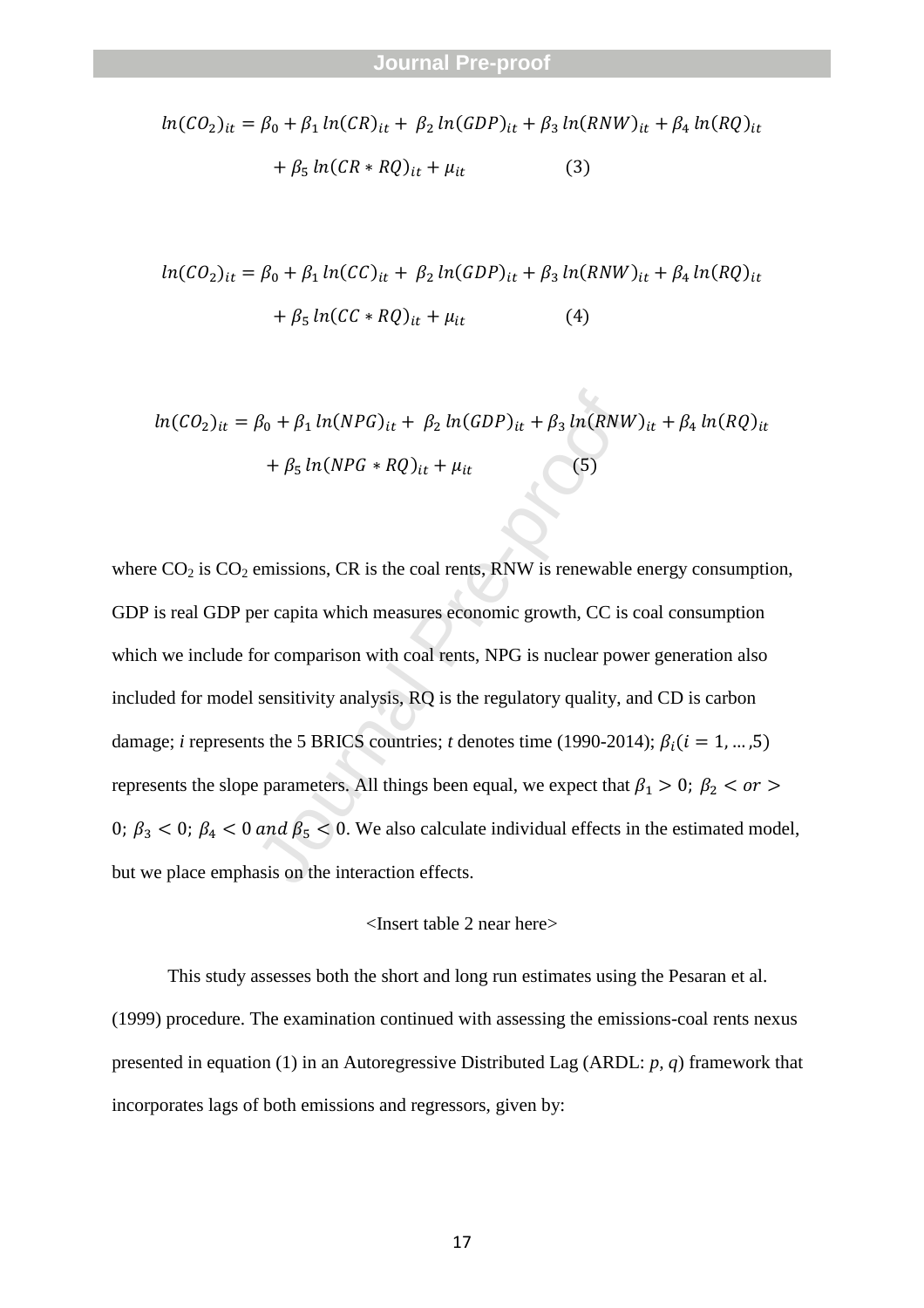$$
ln(CO_2)_{it} = \beta_i + \sum_{j=1}^p \delta_{ij} ln(CO_2)_{it-j} + \sum_{j=0}^q \varphi_{i,j} Z_{it-j} + \mu_{it}
$$
 (6)

Where,  $Z_{it} = (CR_{it}, GDP_{it}, RNW_{it})$  which is a vector of explanatory variables used in this study.  $\beta_i$  represents the country-level fixed effects,  $\delta_{ij}$  denotes slope of the lagged emissions variable and  $\varphi_{i,j}$  represents slope of lagged explanatory variables.

due to its interesting econometric benefits when compared The novel element of the test stems from its capaci-<br>ric models. It can at the same time gauge both short<br>RDL cointegration test is known for its adaptability<br>mixed The ARDL cointegration technique has been broadly utilized among researchers in empirical research due to its interesting econometric benefits when compared to traditional panel data models. The novel element of the test stems from its capacity to suit endogeneity issues in econometric models. It can at the same time gauge both short -run and long run parameters. The ARDL cointegration test is known for its adaptability regarding the appropriateness in mixed order of integration such as I (0) or/and I (1) however unquestionably not I (2). Pesaran et al. (1999) uncovered that the Pool Mean Group (PMG) estimator is reliable, robust and strong to lag orders and outliers.

#### **Test processes**

This study provides basic descriptive (summary) statistics and a Pearson correlation matrix to help understand features of the series. In panel data analysis, overlooking cross sectional dependence may lead to genuine empirical concerns about the results. Hence the empirical course utilized in this study includes: (a) carrying out shock effect using the crosssectional dependency test to eliminate possibility of spurious regression results which can potentially misinform energy policy formulation; (b) examination of stationary properties of main variables using the Fisher ADF unit root test and that of Im et al. (2003); (c) the Kao and the Pedroni (1999) cointegration test to assess equilibrium relationships; and (d) further testing the long and short run equilibrium relationship using the panel pooled mean group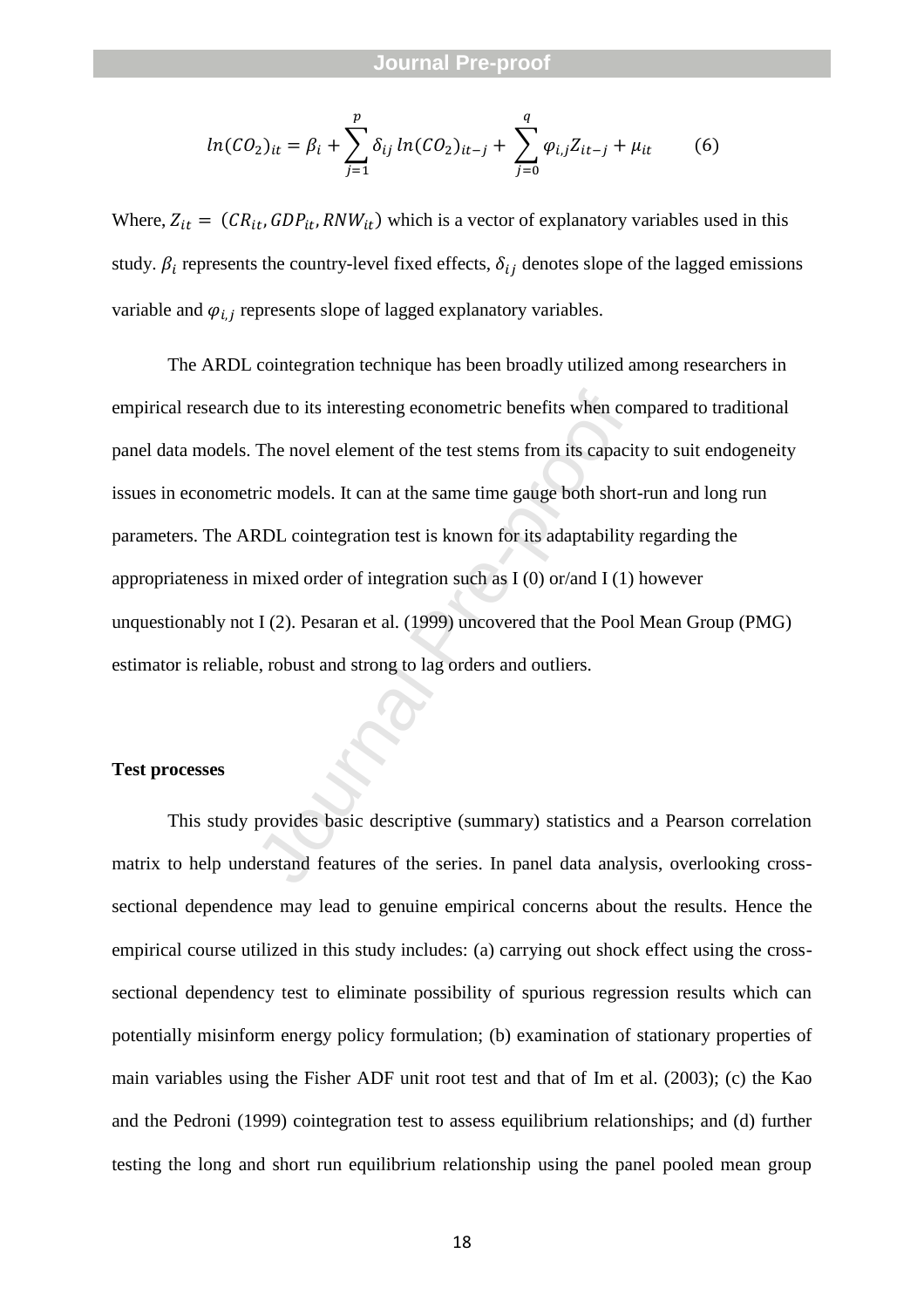estimators; and (e) examine the direction of causality, by testing using the Dumitrescu and Hurlin (2012) .

#### **Data**

information utilized in this study runs for the period<br>ies (i.e., Brazil, Russia, India, China, and South<br>GDP per capita (measured in constant 2010 US\$);<br>ta (which is measured in metric tonnes); Renewab<br>centage of total fi The yearly information utilized in this study runs for the period from 1990 to 2014 for the BRICS countries (i.e., Brazil, Russia, India, China, and South Africa). The variables considered include GDP per capita (measured in constant 2010 US\$); Carbon dioxide (CO2) emissions per capita (which is measured in metric tonnes); Renewable energy consumption (measured as a percentage of total final energy consumption); Coal rents (also measured as a percentage of GDP); and Carbon dioxide damage (% of GNI) and Regulatory quality which is an index measured in points. As shown in table 2, all data are sourced from the world bank development indicator (World Bank, 2018). Table 3 presents the summary statistics per country as well as for the overall BRICS panel group which includes mean, standard deviation, minimum and maximum values for the main variables of interest in the study. On average, Brazil has the highest GDP per capita (over the period, but the lowest coal rents among the BRICS countries. Average CO2 emissions per capita between 1990 and 2014 is highest in the Russian Federation followed by South Africa. Interestingly, while other nations have negative average coal rents over the period, South Africa has a higher positive coal rent.

<Insert table 3>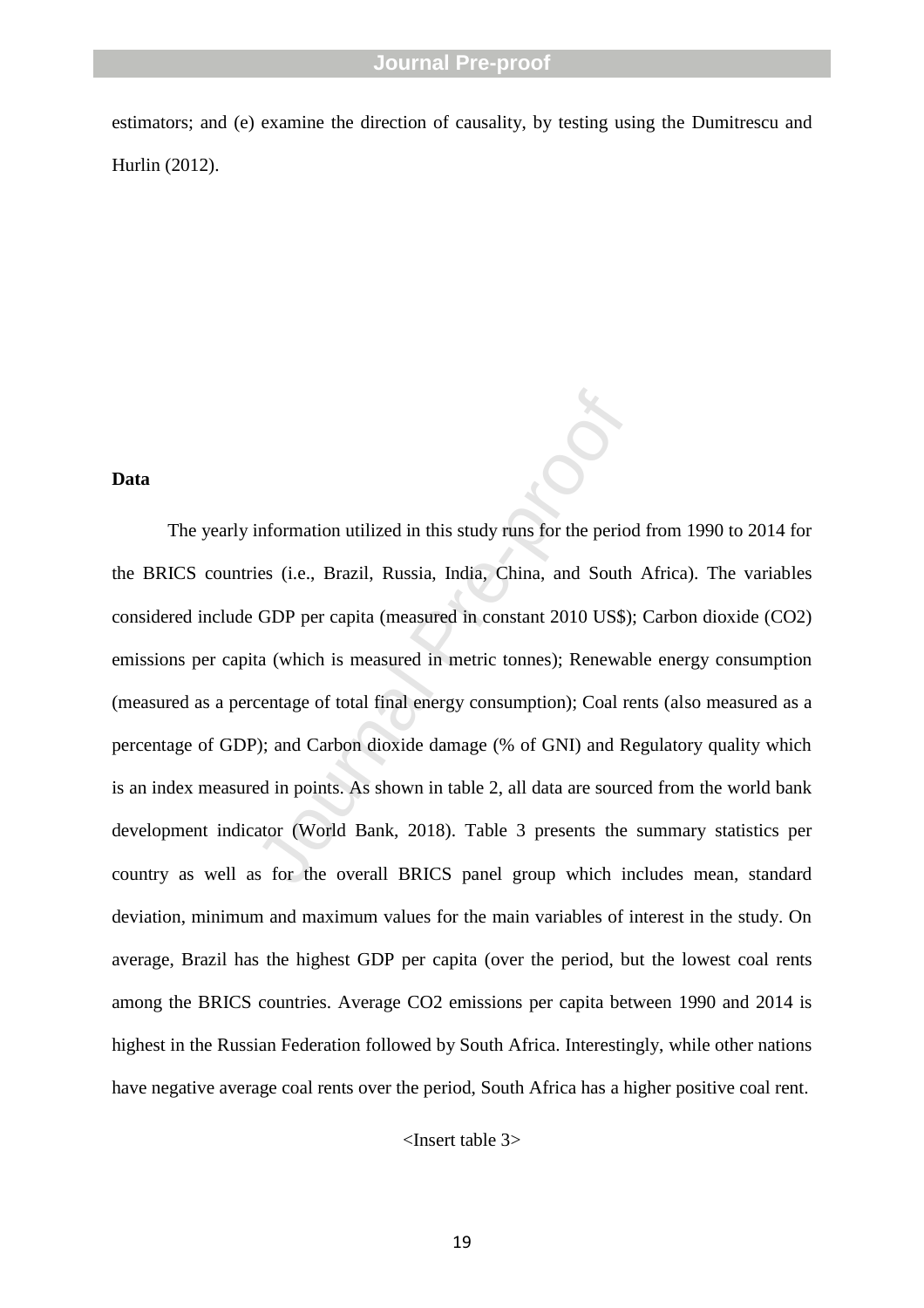#### **4. Results and Discussions**

Fremes-regulatory-quanty at boun 3%. However, and<br>rst difference in both unit root test methods. Since the and first difference), the appropriate model estimate<br>-ARDL was applied accordingly. In table 6, we pre-<br>Both Pedro The result of cross -sectional dependence test is presented in table 4, which shows evidence of lack of rejection of the null hypothesis of no cross -sectional dependence. Consequently, we adopt first -generation panel estimation methods. Results of level and first difference ADF Fisher and Im Pesaran Shin unit root tests are presented in table 5. At level, only five of the variables are significant, that is, coal rents, GDP per capita, carbon -damage coal-rents, and coal-rents-regulatory-quality at both 5%. However, all other variables are only significant at the first difference in both unit root test methods. Since the variables are of mixed others (level and first difference), the appropriate model estimation technique i.e. Panel Mean Group -ARDL was applied accordingly. In table 6, we present results of the cointegration test. Both Pedroni and Kao cointegration tests suggests that there exist a long run cointegration relation between  $CO<sub>2</sub>$  emissions and its determinants in BRICS economies. Hence, we estimate the impact of coal rents, GDP per capita, renewable energy consumption, regulatory quality, and carbon damage on CO2 emissions for BRICS over the period 1990 to 2014.

### <Insert tables 4 -6 near here>

As shown in table 7, the results of the empirical regression model are consistent with the empirical evidence documented in the literature, albeit at different significance levels. Also, in table 8, results of Dumitrescu and Hurlin panel causality test are presented. This was necessary to allow for an examination of the Granger non -causality from each explanatory variable to CO2 emissions in a heterogeneous panel setting. Coal rents is not statistically significant in the short run, but it is negative in the long run and is significant at 1% level, with a coefficient of -0.043. The negative long run coefficient implies that a 1% increase in Coal rents (the difference between the value of both hard and soft coal production at world prices and their total costs of production) will decrease CO <sup>2</sup> emissions by 0.043% in BRICS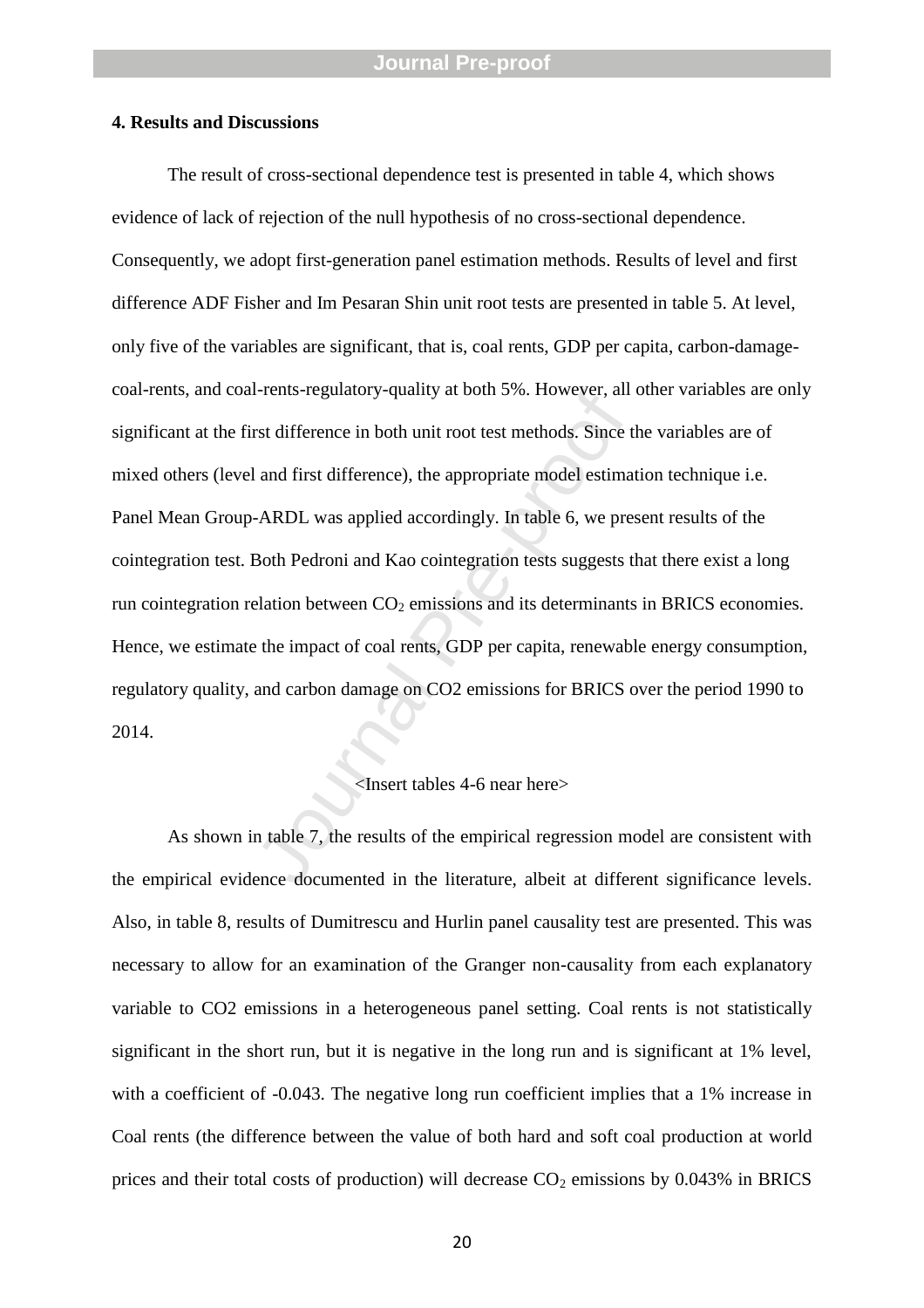countries (figure 8). In table 8, we find no granger causality between coal rents and CO2 emissions. This implies that coal rent does not aggravate the depletion of the environment as expected, unlike coal consumption with coefficient of 0.578 in the long run and 0.185 in the short run as shown by model 3, and a one -way causality which runs from coal consumption to CO2 emissions. Additionally, this finding is in line with past studies on coal -consumption emission nexus (Pata, 2018). This finding is indicative to policymakers and environmental economist in BRICS economies as the emphasis is still placed on economic growth relative to the quality of the environment. That is, these economies are still at the scale stage of their growth trajectory (Shahbaz & Sinha, 2019). Also, as expected renewable energy consumption is negative and highly significant across all models in the long run.

# <Insert figure 8 near here>

e environment. That is, these economies are still at<br>Shahbaz & Sinha, 2019). Also, as expected renewalt<br>hly significant across all models in the long run.<br><Insert figure 8 near here><br>y, the negative coefficient implies a 1 Accordingly, the negative coefficient implies a 1% increase in renewable energy output will reduce  $CO_2$  emissions by between 0.6% and 1.1% in the long run. There is also a one -way causality which runs from renewable energy consumption to CO2 emissions. The inverse link between both variables suggest that more consumption of energy from renewable sources enhances quality sustainability of the environment. This confirms that BRICS economies are above the growth trajectory and as such their environmental consciousness is not traded for growth anymore. For sensitivity tests between use of renewable and other non renewable energy sources apart from coal, we introduce nuclear energy production, which is found to be statistically significant only in the long run. In this regard, the negative sign implies that a 1% increase in nuclear energy generation would reduce CO2 emissions by 0.101, thereby encourage the drive to achieve sustainable development in BRICS countries. Such an outcome suggests a paradigm shift on renewable energy sources like photovoltaic (solar energy) Biomass, hydro energy in BRICS economies. This position is consistent with the study of Emir and Bekun (2019) for the case of Romanian as well as Balsalobre -Lorente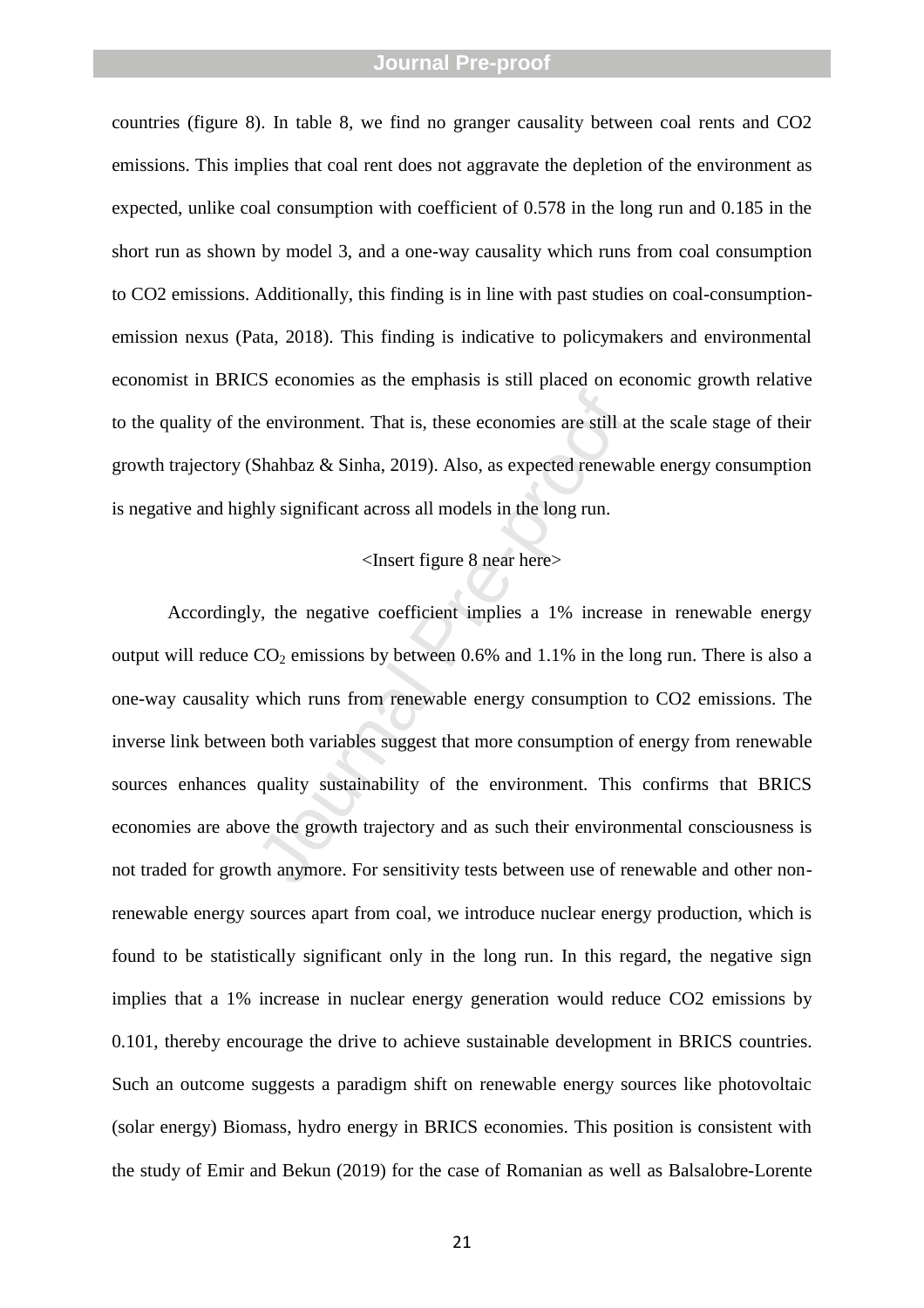et al. (2018) for five EU countries. This also suggests that nuclear energy output has the propensity to drive economic growth in the BRICS economies at the same time ensuring less emission of greenhouse gas in the environment. This aligns with the findings by Bekun et al. (2019).

#### <Insert table 7 and 8 near here>

1 to between 0.3%, 0.4% and 0.5% increase in CC<br>ively. For sensitivity analysis, model 3 presents<br>nexus, with a rise in real GDP per capita decreasi<br>e find that real GDP per capita play a significant r<br>S in line with most Real GDP per capita is positive and has the expected sign. A 1% increase in real GDP per capita will lead to between 0.3%, 0.4% and 0.5% increase in CO2 emissions in models 1,2 and 4 respectively. For sensitivity analysis, model 3 presents a different result for emissions -growth nexus, with a rise in real GDP per capita decreasing emissions by 0.2%. With this result, we find that real GDP per capita play a significant role in aggravating  $CO<sub>2</sub>$ emissions in BRICS in line with most studies. With carbon emissions raised by a rise in real GDP per capita, there is impact on other sectors such as health, hence, the need to access the impact of regulations, and how CO2 emissions can be consequently mitigated. In the first model, regulations which include an interaction of coal rents and  $CO<sub>2</sub>$  damage costs was found to be statistically significant only in the short run, with coefficient of 0.0384. In model 2, regulatory quality index is found to be statistically significant only in the long run. However, other interactions of regulatory quality variables with coal consumption and nuclear energy production were not statistically significant. Accordingly, unlike our expectation, the positive coefficients imply that instituting regulations to coal consumption does not reduce the emissions to the environment. As a result, despite carbon damage cost expected to lead to low coal energy output and coal rents, emissions increase in line with higher damage costs. This is not unconnected to the drive for growth by BRICS countries.

<Insert figure 9 near here>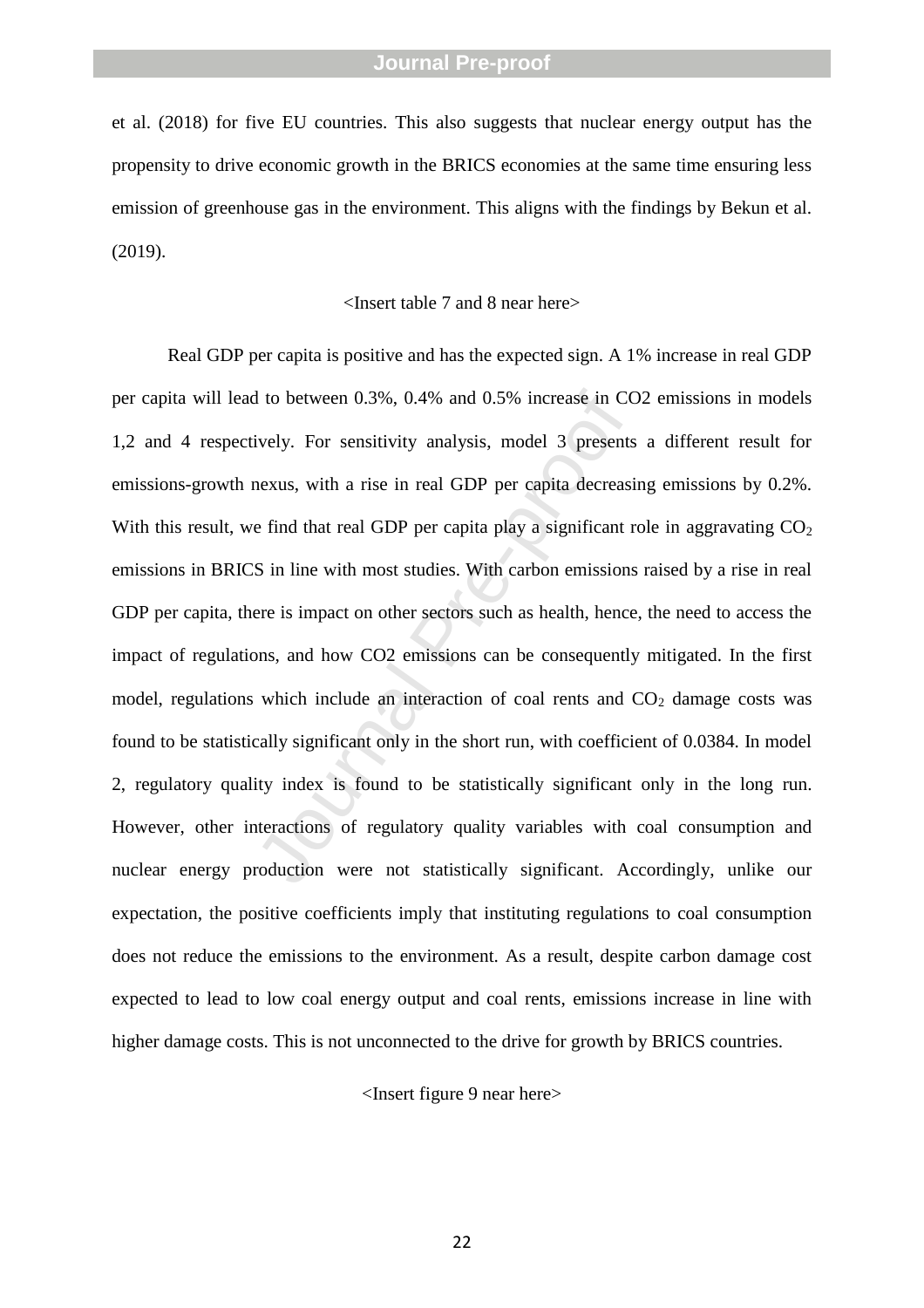oal consumption drives coal rents. Hence, to achieve and solutions from firms in BRICS countries and facilita able development, more stringent regulations are in the solucid explore alternative measures of increasional con Additionally, in the causality analysis (figure 9), we find a bidirectional causality between GDP per capita and coal rents, renewable energy consumption, coal consumption and similarly, nuclear power generation. Such causal link suggests alongside coal rents, each of these energy sources trigger GDP per capita and vice versa. The study found a one -way causality which runs from coal rents to renewable energy consumption; coal consumption to renewable energy consumption; and also, coal consumption to coal rents. This means that the rents from coal sources as well as its consumption propels renewable energy consumption, and as expected coal consumption drives coal rents. Hence, to achieve a reduction in the levels of CO <sup>2</sup> emissions from firms in BRICS countries and facilitate the efforts for green growth and sustainable development, more stringent regulations are inevitable. Thus, policy and decision -makers should explore alternative measures of increasing coal energy output thereby increasing coal consumption and ensure that environmental degradation is minimized to the lowest level through adopting modern technologies in safeguarding carbon emissions. This result differs for regulatory quality as used in previous studies which find different impact of governance indicators on CO2 emissions across countries (Danish et al., 2019; Halkos and Tzeremes, 2013). One reason for our result could be due to our use of energy related regulatory quality variable which is carbon damage.

#### **5. Conclusion**

Carbon dioxide (CO <sup>2</sup>) emissions, especially in robust metrics, could be hazardous to lives that the environment shelters. Although several variables could be trailed when assessing its prevalence in recent decades, the thought of Coal rents as causal indices remains abstract. Thus, the main objectives of this research were to examine if there exists any relationship between Coal Rents and Carbon dioxide (CO <sup>2</sup>) emissions in BRICS countries and test the moderating roles of carbon damage and regulatory quality index. Whereas the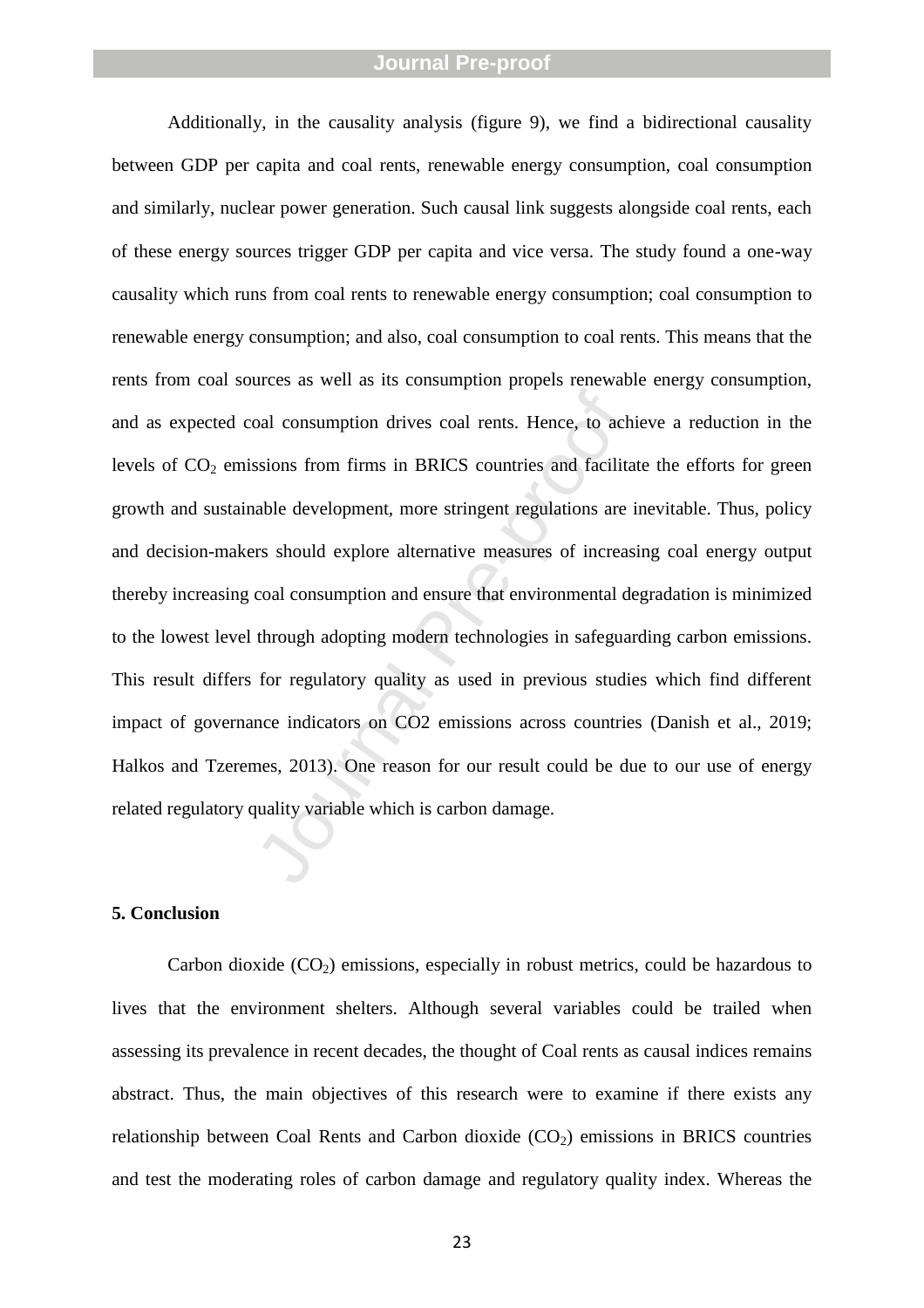literature on energy consumption and economic growth has been explored to a reasonable extent for BRICS and the rest of nations for many years, there has been no studies that have investigated the causal relationship between Coal Rents and  $CO<sub>2</sub>$  emissions. We adopt the panel mean group autoregressive distributed lag model (PMG -ARDL) after conducting appropriate tests on the data in order to overcome any statistical limitations at least to the knowledge of authors. Based on the expected results apriori to the empirical analysis, overall, the study achieved its main objectives. Other than studies adopting natural resource rents in general, this study's novelty is in its presentation of coal rents vs. coal consumption and other energy sources as determinants of CO2 emissions in BRICS economies. Although the study did not have many previous studies with similar variables of interest (Coal rents), it builds on the strengths of past studies like those of Saidi & Hammani (2016); Maryam, Mittal & Sharma, (2017) by focusing the analysis to BRICS.

s novelty is in its presentation of coal rents vs. coal<br>determinants of CO2 emissions in BRICS econom<br>previous studies with similar variables of interest (<br>ast studies like those of Saidi & Hammani (201<br>focusing the analys Part of what we find in this outcome is that in BRICS countries, coal rents have a significant and negative relationship with  $CO<sub>2</sub>$  emissions. Thus, like the impact of renewable energy sources, an increase in coal rents (unlike coal consumption), will reduce CO<sub>2</sub> emissions and help efforts towards achieving sustainable development. Besides, the estimation results for Coal consumption show a positive and statistically positive impact on  $CO<sub>2</sub>$  emissions, implying that an increase in coal energy consumption would increase  $CO<sub>2</sub>$ emissions.

Equally, the results of the estimation for renewable energy consumption and nuclear power generation indicate a statistically significant and negative relationship with  $CO<sub>2</sub>$ emissions. This demonstrates that an increase in renewable energy output and nuclear energy output will result in a reduction to  $CO<sub>2</sub>$  emissions for sustainable development. Finally, the study interacted the logarithm of coal rents and carbon dioxide damage cost to test for the impact of energy policy variables and regulatory quality. The estimation results outline that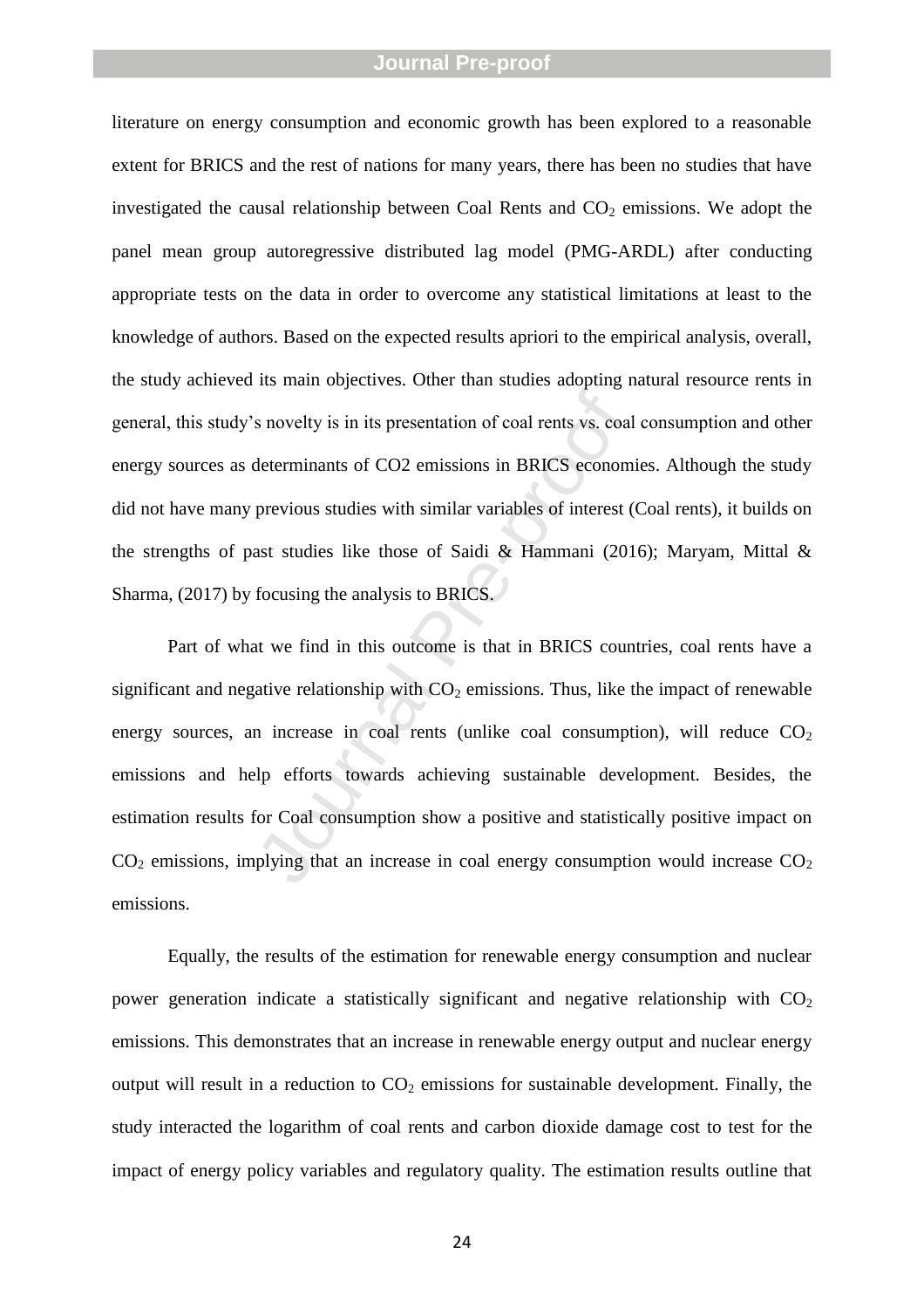the relationship between regulations and  $CO<sub>2</sub>$  emissions is positive and statistically significant. Accordingly, the findings suggest that consumption of coal in driving economic development is not viable. Hence, imposing more stringent regulations to coal production in addition to CO <sup>2</sup> damage costs is expected to reduce coal exploitation and thus coal rents, which could in turn reduce the levels of  $CO<sub>2</sub>$  emissions to encourage achieving sustainable development.

In manngs must also that more coal reins from<br>increase coal consumption, which in turn incre<br>see will adversely affect efforts made towards<br>wise, increasing coal energy output for economic<br>missions and negate sustainable d The research findings illustrate that more coal rents from coal natural resource exploration would increase coal consumption, which in turn increases the level of  $CO<sub>2</sub>$ emissions and these will adversely affect efforts made towards achieving sustainable development. Likewise, increasing coal energy output for economic growth would increase levels of CO <sup>2</sup> emissions and negate sustainable development. Furthermore, imposing regulations on coal consumption would positively affect  $CO<sub>2</sub>$  emissions levels. Such findings would infer that instituting regulations for curbing pollution emissions and Greenhouse gases may reduce the levels of  $CO<sub>2</sub>$  emissions, and thus support the objective of sustainable development. Additionally, there is a positive relationship between real GDP per capita and CO <sup>2</sup> emissions. Hence, an increase in energy use for economic growth would increase levels of CO <sup>2</sup> emissions.

Accordingly, an increase in the renewable and nuclear energy consumption would reduce CO<sub>2</sub> emissions levels and support efforts for sustainable development. Therefore, these findings have implications for policymakers. First, by honouring and sustaining the commitments made by each country to the COP21 will be a stride in the right direction as Climate Action is Sustainable Development Goal No. 13 under the UN 2030 Agenda for Sustainable Development (SDGs). For instance, following the release of the SDG Index and Dashboard by Bertelsmann Stiftung -SDSN, the BRICS countries were ranked; 53, 47, 110, 76 and 99 respectively in their efforts for sustainable development (SDG Index and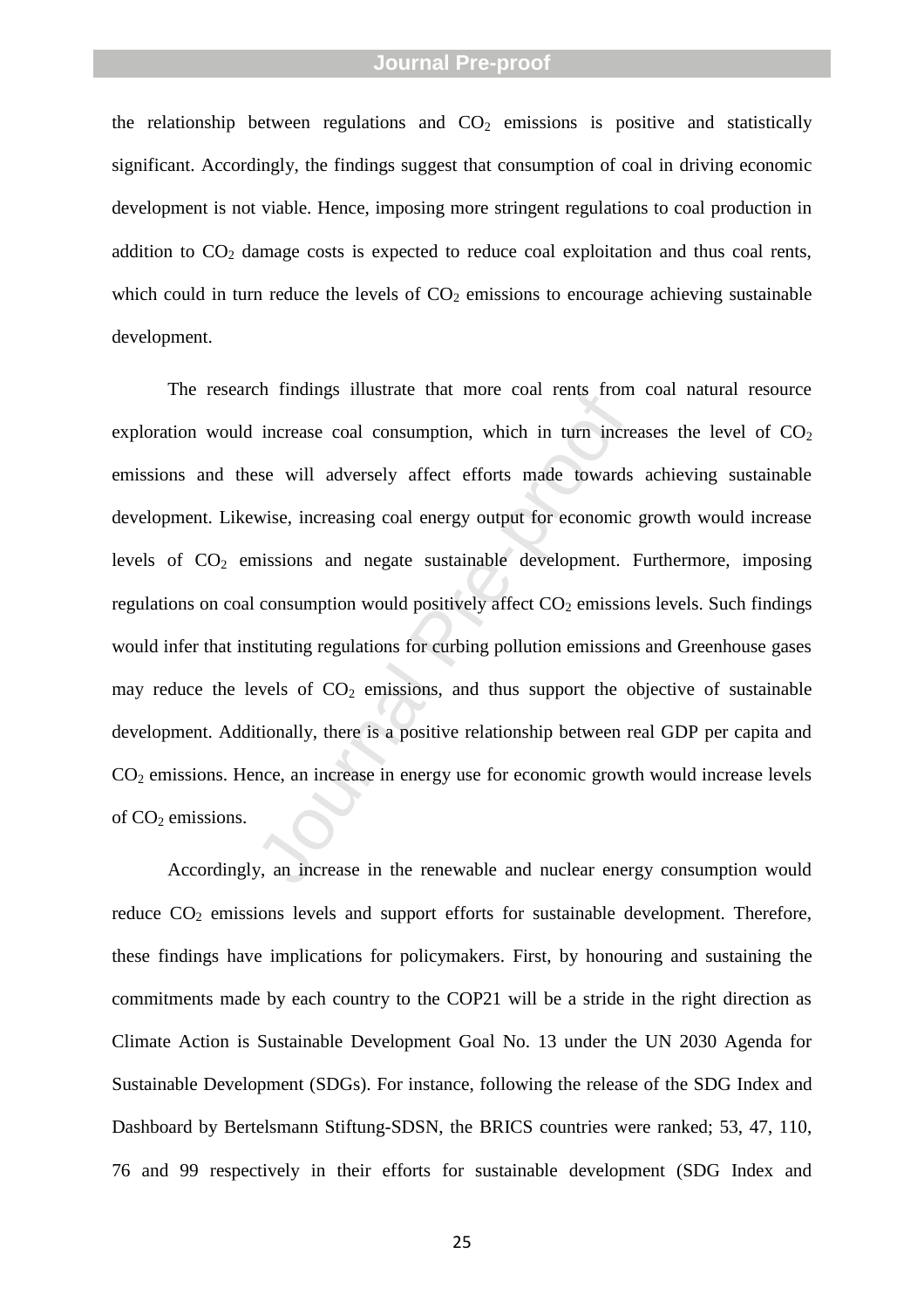Dashboard, 2016). Although in most of the BRICS countries the  $CO<sub>2</sub>$  emissions per capita levels are reducing, more efforts are necessary to maintain momentum towards green growth and sustainable development.

Rey insulations in achieving SDG 15 taget 1 by 2<br>ada for Sustainable Development, thereby paving v<br>nable development. However, this would require<br>at conserve the environment and social well-bein<br>issions. Hence, the study r Secondly, coal production costs should continue to increase so that coal rents would be negative and thus deter the exploitation of coal for energy consumption, thereby reducing CO <sup>2</sup> emissions from energy consumption. According to the SDG Index and Dashboard, this will be one of the key instruments in achieving SDG 13 target 1 by 2030 as stipulated under the UN 2030 Agenda for Sustainable Development, thereby paving way for attaining green growth and sustainable development. However, this would require countries to engage in energy policies that conserve the environment and social well -being to be able to reduce carbon dioxide emissions. Hence, the study recommends consideration of strict energy and environmental -related regulatory policies to encourage an increase in the use of energy consumption from renewable energy sources, such as solar, wind, among others, which will lower carbon dioxide emissions and pave way for attaining green growth and sustainable development.

Beyond the current benefits of coal rents, policymakers should pay attention to the introduction and imposing of other stringent regulations in addition to carbon damage costs, as a means of curbing carbon dioxide emissions, pollution and the subsequent effects to environmental and social degradation, without harming economic growth. Since the research findings have found regulations to positively affect  $CO<sub>2</sub>$  emissions levels, this highlights the significance of other non-economic elements in enabling the reduction of  $CO<sub>2</sub>$  emissions to succeed with green growth and sustainable development. Accordingly, other policy implications and recommendations consist of focusing on improving the basics for the accomplishment of the green growth and sustainable development agenda. All countries need to explore the possibility of introducing and expanding energy consumption from fossil fuels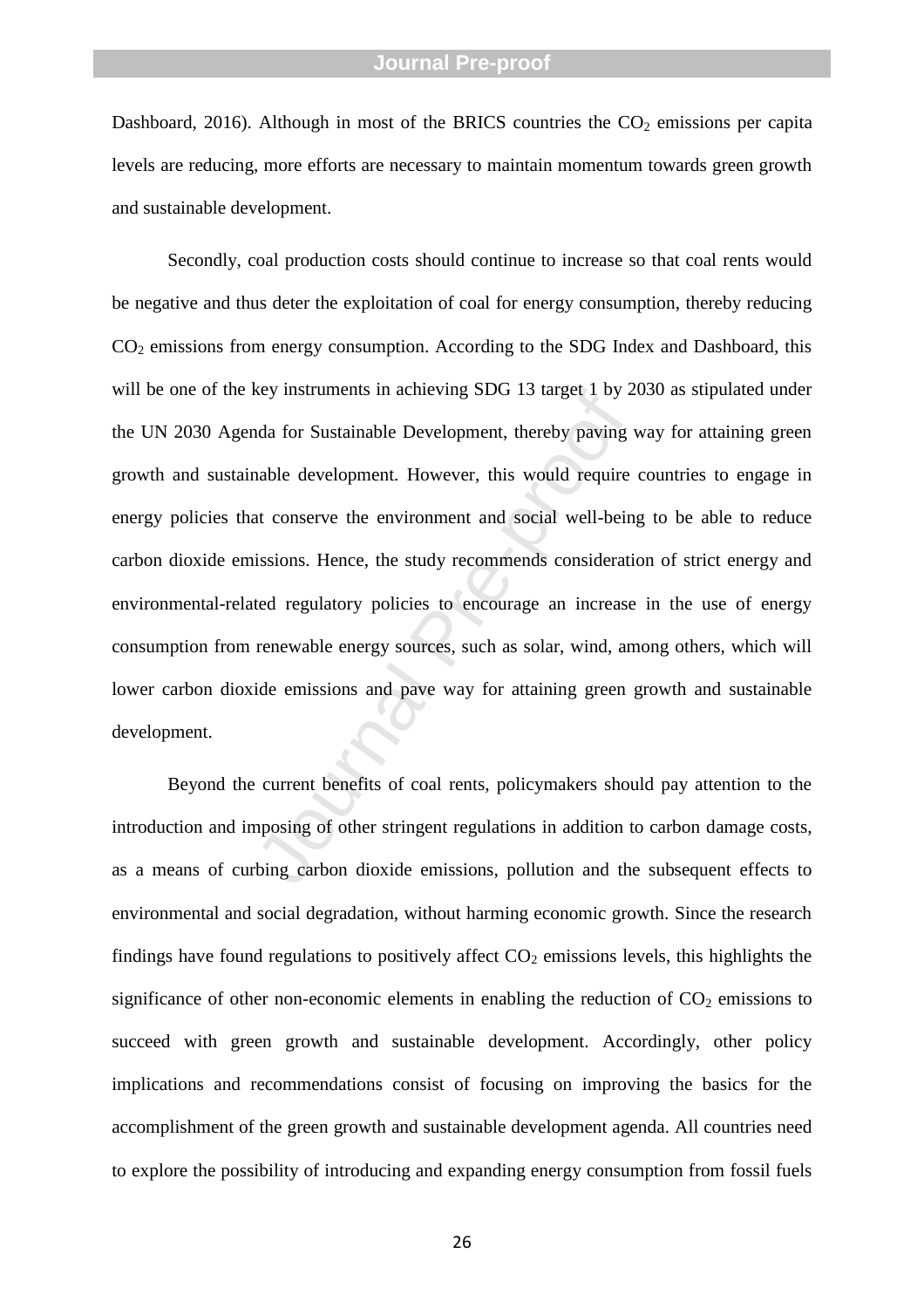to renewable and nuclear power output. In consideration of the research findings, it is evident that renewable and nuclear energy consumption would have a positive effect to green growth and sustainable development, given its negative correlation to carbon dioxide  $(CO_2)$ emissions.

see gases. Therefore, suenganening research and dial role in the introduction and application of netitigate carbon dioxide (CO2) emissions and enst<br>sustainable development. However, to succeed in<br>for an increase in governm Similarly, many researchers have suggested the need to introduce technology, such as Clean Coal Technology (CCTs) in the coal energy systems for increasing efficiency and lowering greenhouse gases. Therefore, strengthening research and development initiatives would play a crucial role in the introduction and application of new technology for coal consumption to mitigate carbon dioxide (CO2) emissions and ensure accomplishment of green growth and sustainable development. However, to succeed in all these policies, there would be a need for an increase in government spending or attracting Foreign Direct Investments (FDI) to ensure that the efforts of attaining green growth and sustainable development do not harm the all overarching governments' objective – economic growth (real GDP).

Like all other research studies, this particular study is not without some limitations. First, some of the key determinants of sustainable development, such as social -economic well -being, climate change vulnerability, could not be included into the statistical models due to the absence of time -series data and secondly, in order to appropriately capture the role of 'energy/environmental' -based regulations, merely interacting carbon damage and regulatory quality index with coal rents and other energy sources may require further research to give support or confirm the empirical findings of this study. After this limitation, this study without exceptions presents suggested areas of further studies to bridge the existing gaps in the literature related to energy consumption, economic growth and carbon dioxide  $(CO_2)$ emissions and the use of resource rents. Accordingly, it is recommended that considerable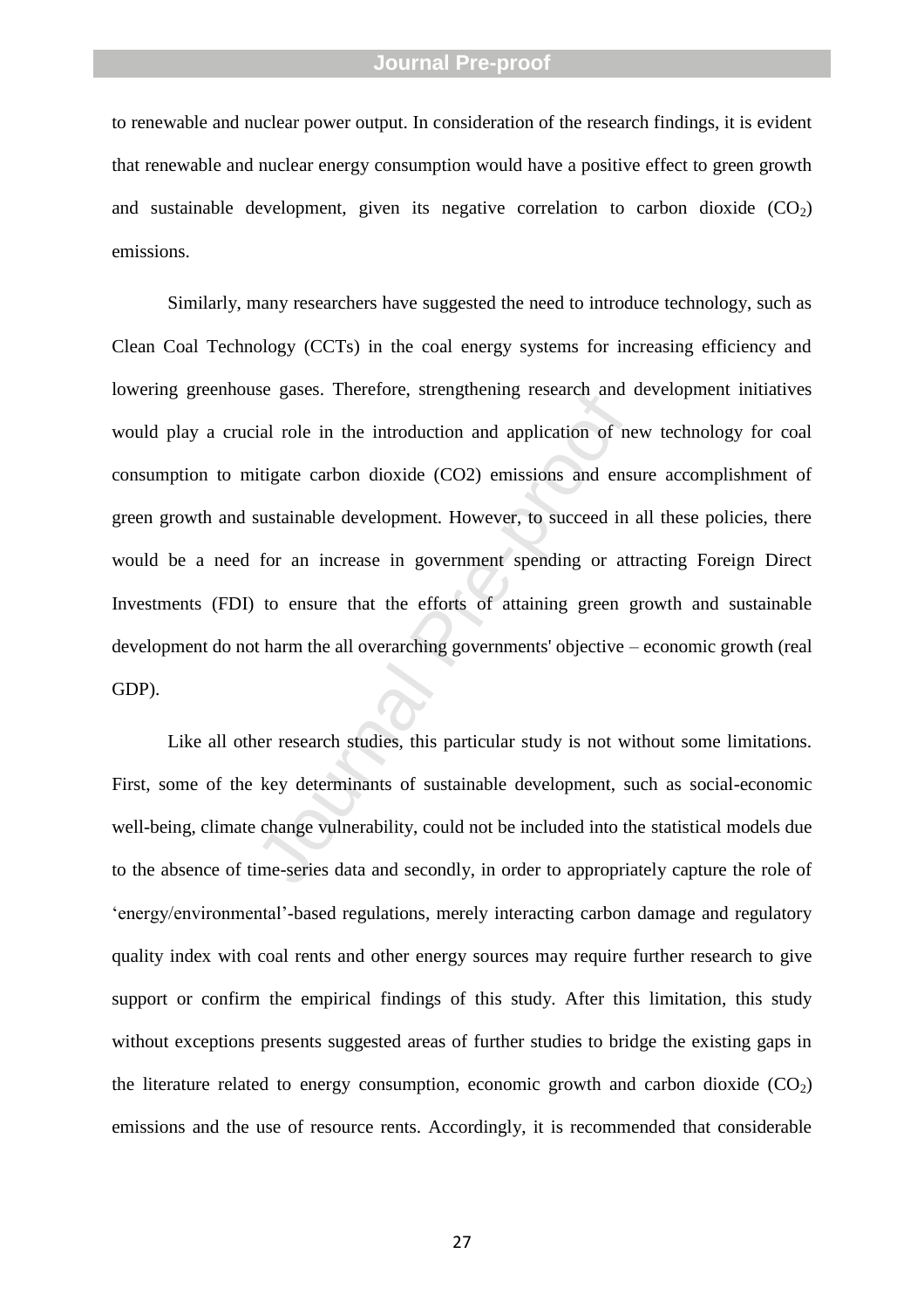attempts should be made to examine the relationships between coal rents and  $CO<sub>2</sub>$  emissions at individual country or regional levels.

mplishment of the UN 2030 Sustainable Developremise of this result, the study highlights the follow<br>ince emissions of carbon dioxide are closely informy bodies may review operational policies to align<br>nhancing sustainable The literature has indicated that an increase in economic growth brings about an increase in coal energy consumption, thus the externalities of energy consumption would set back economic growth. This scenario creates policy implication for policymakers and suggests that reducing carbon dioxide (CO <sup>2</sup>) emissions or imposing regulations to coal consumption would lead to a reduction in economic growth, which could further frustrate efforts for the accomplishment of the UN 2030 Sustainable Development Agenda and green growth. On the premise of this result, the study highlights the following policy implication directions. First, since emissions of carbon dioxide are closely influenced by coal rents, authorized regulatory bodies may review operational policies to align interest groups for the peak benefit of enhancing sustainable development goal 2030. Second, renewables and nuclear energy output could arguably be sustained, the role of  $CO<sub>2</sub>$  emissions aiding environmental degradation could be effectively policed as well as the imposition of regulatory reforms on coal production would input a measurable balance on coal rents consequently initiate ripple effect on the reduction of  $CO<sub>2</sub>$  emissions in BRICS.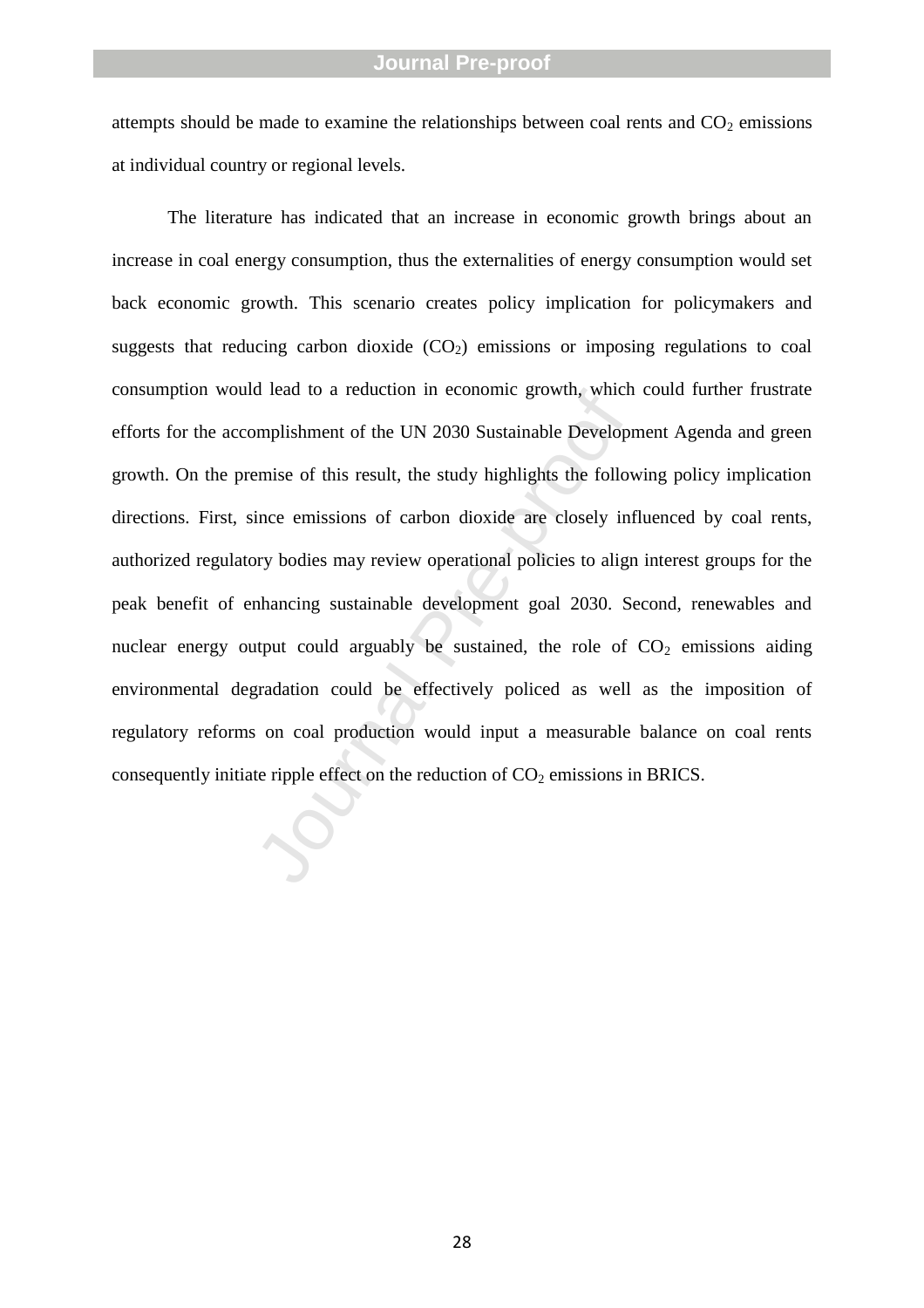#### **References**

- Akinlo, A., E., 2008. Energy consumption and economic growth: Evidence from 11 Sub Sahara African countries. Energy Economics, 30, 2391 –2400.
- Al-Mulali, U., Binti-Chesab, C.N. 2012. The impact of energy consumption and CO<sub>2</sub> Emissions on the economic growth and financial development in the Sub Saharan African countries. Energy, 39, 180 –186.
- ndahan, S., Jacquart, P., Lalive, R., 2014. Caus<br>solutions. In D.V. Day (Ed.). The Oxford Handb<br>(pp. 93-117). New York: Oxford University Press.<br>ayne J. E., 2010. Consumption and Economic Gre<br>D Countries. Energy Policy, 38 Antonakis, J., Bendahan, S., Jacquart, P., Lalive, R., 2014. Causality and endogeneity: Problems and solutions. In D.V. Day (Ed.). The Oxford Handbook of Leadership and Organizations (pp. 93 -117). New York: Oxford University Press.
- Apergis, N. A., Payne J. E., 2010. Consumption and Economic Growth: Evidence from a Panel of OECD Countries. Energy Policy, 38, 1353 –1359.
- Arnason, R., 2008. Natural Resource Rents: Theoretical Clarification. Institute of Economic Studies, Working Paper Series, W08:07.
- Baker, L., 2011. Governing electricity in South Africa: Wind, Coal and Power struggles. The Governance of Clean Development, Working Paper Series.
- Balsalobre -Lorente, D., Shahbaz, M., Roubaud, D., Farhani, S., 2018. How economic growth, renewable electricity and natural resources contribute to CO2 emissions? Energy Policy, 113, 356 -367.
- Baltagi, B. H., Bresson, G., Pirotte, A., 2003. Fixed Effects, Random Effects or Hausman Taylor? A Pretest Estimator. Economics Letters, 79, 361 –369.
- Baltagi, B. H., Bratberg, E., Holmås, T. H., 2005. 'A Panel Data Study of Physicians' Labor Supply: The Case of Norway', Health Economics, 14, 1035 –45.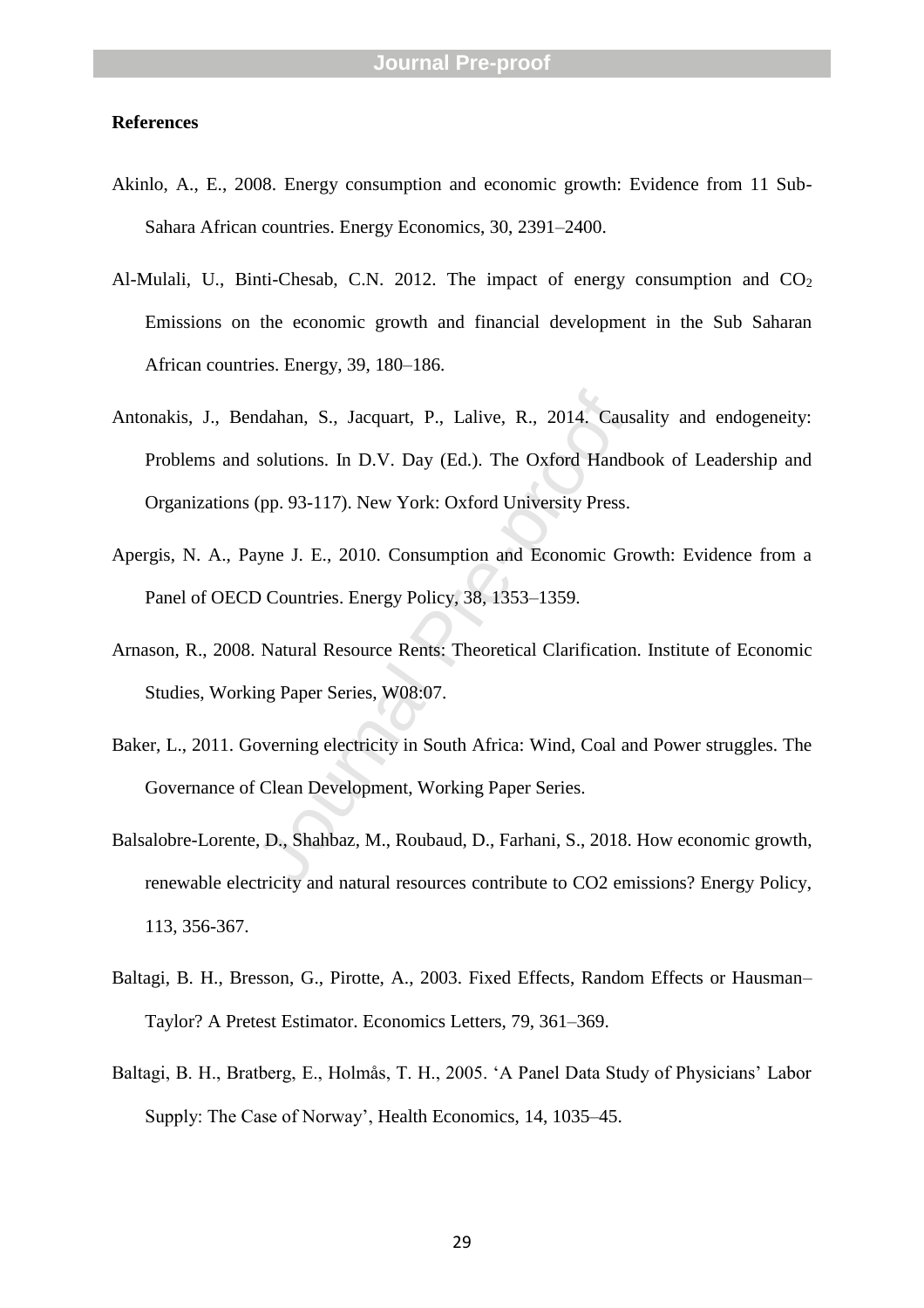- Bekun, F.V., Alola, A.A., Sarkodie, S.A., 2019. Toward a sustainable environment: Nexus between CO2 emissions, resource rent, renewable and nonrenewable energy in 16 -EU countries. Science of The Total Environment, 657, 1023 –1029.
- Bekun, F. V., Emir, F., Sarkodie, S. A., 2019. Another look at the relationship between energy consumption, carbon dioxide emissions, and economic growth in South Africa. Science of The Total Environment, 655, 759 -765.
- Ben Amar, M., 2013. Economic Growth: The Case of African Countries. The Journal of Energy and Development, 38, 65 – 78.
- Bezdek, R. N., Wendling R. M., 2013. The Return on Investment of the Clean Coal Technology Program in the USA. Energy Policy, 54, 104 –112.
- 913. Economic Growth: The Case of African Convelopment, 38, 65 78.<br>Vendling R. M., 2013. The Return on Investme ogram in the USA. Energy Policy, 54, 104–112.<br>S., Salim, R., 2012. Coal consumption, CO2 er ina: Empirical Bloch, H., Rafiq, S., Salim, R., 2012. Coal consumption, CO2 emission and Economic Growth in China: Empirical Evidence and Policy Responses. Energy Economics, 34, 518 –528.
- Bouznit, M., Pablo-Romero, M. P., 2016. CO<sub>2</sub> emission and Economic Growth in Algeria. Energy Policy, 96, 93 –104.
- Coondoo, D., Dinda, S., 2006. Causality between Income and Emission: A Panel Data -Based Co -Integration Analysis. Ecological Economics, 57, 167 –181.
- Cowan, W. N., Chang, T., Inglesi -Lotz, R., Gupta, R., 2014. The nexus of electricity Consumption, economic growth and CO2 emissions in the BRICS countries. Energy Policy, 66, 359 –368.
- Creswell, J. W., 2014. Research Design Qualitative, Quantitative, and Mixed Methods Approaches, 4th Edition, Los Angeles, SAGE Publications.
- Danish, Baloch, M.A., Wang, B., 2019. Analyzing the role of governance in CO2 emissions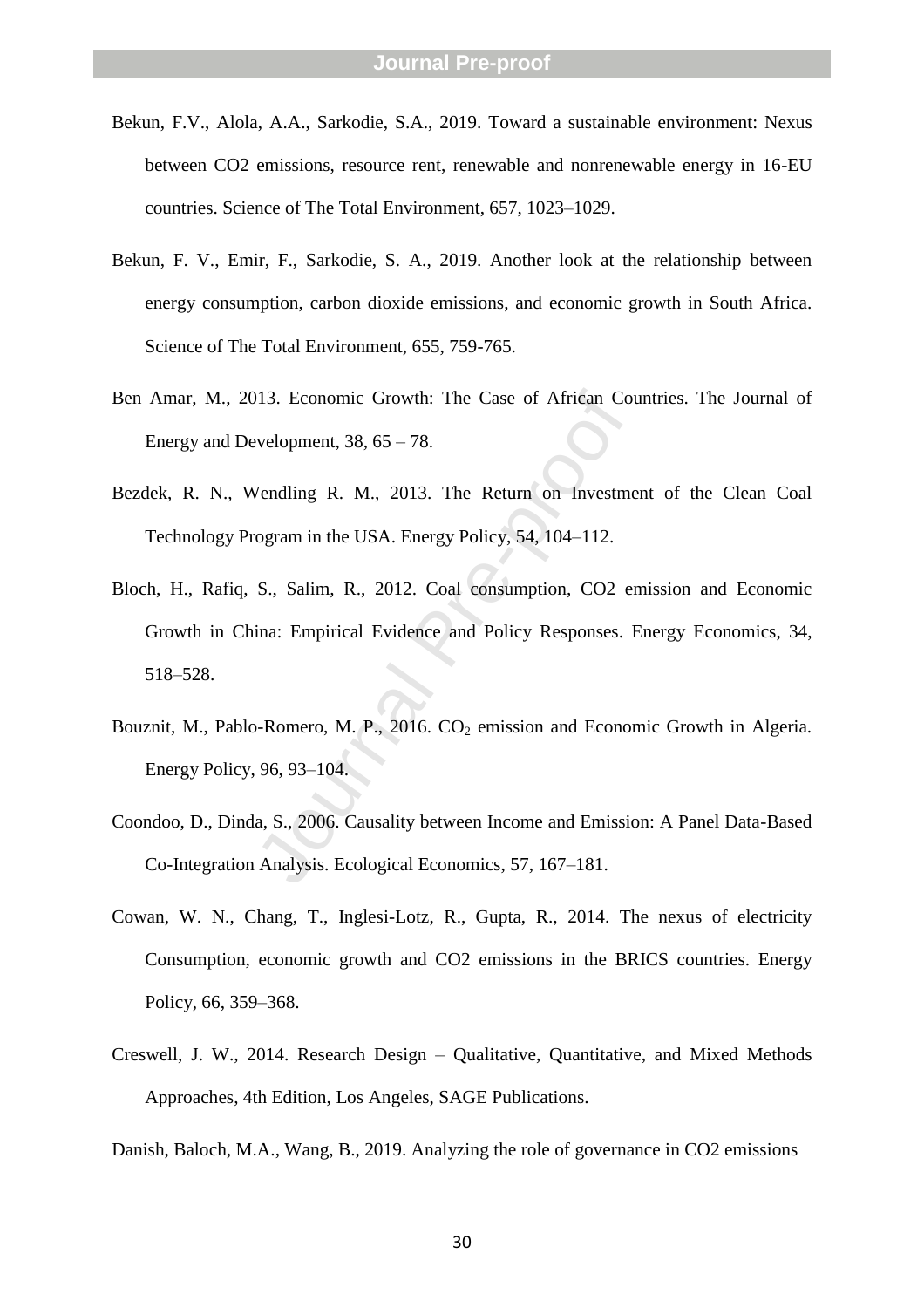mitigation: The BRICS experience. Struct. Chang. Econ. Dyn. 51, 119 –125. https://doi.org/10.1016/j.strueco.2019.08.007

- De Freitas, C., Kaneko, S., 2011. Decomposition of CO2 emissions change from Energy Consumption in Brazil: Challenges and Policy Implications. Energy Policy, 39, 1495 – 1504
- Dinda, S., 2009. Climate Change and Human Insecurity. International Journal of Global Environment, 9, 103 – 109.
- Dumitrescu, E. -I., Hurlin, C., 2012. Testing for Granger non -causality in heterogeneous panels. Econ. Model. 29, 1450 –1460. https://doi.org/10.1016/j.econmod.2012.02.014
- Emir, F., Bekun, F. V., 2019. Energy intensity, carbon emissions, renewable energy, and economic growth nexus: new insights from Romania. Energy & Environment, 30(3), 427 -443.
- 9, 103 109.<br>Hurlin, C., 2012. Testing for Granger non-causality<br>Model. 29, 1450–1460. https://doi.org/10.1016/j.ec<br>F. V., 2019. Energy intensity, carbon emissions,<br>wth nexus: new insights from Romania. Energy<br>Y., 2016. E Esso, L. J., Keho, Y., 2016. Energy consumption, Economic Growth and Carbon emissions: Co -Integration and causality evidence from selected African countries. Energy, 114, 492 – 497.
- Farhani, S., Shahbaz, M., Ozturk, I., 2014. Coal Consumption, Industrial Production and CO2 Emissions in China and India. Working Paper, IPAG Business School, 2014 -225.
- Ghosh, S., 2010. Examining Carbon Emissions -Economic Growth Nexus for India. A Multivariate Co -Integration Approach. Energy Policy, 38, 225 – 238.
- Govindaraju, C. V. G. R., Tang, C. F., 2013. The Dynamic Links between CO2 emissions, Economic Growth and Coal Consumption in China and India. Applied Energy, 104, 310 –318.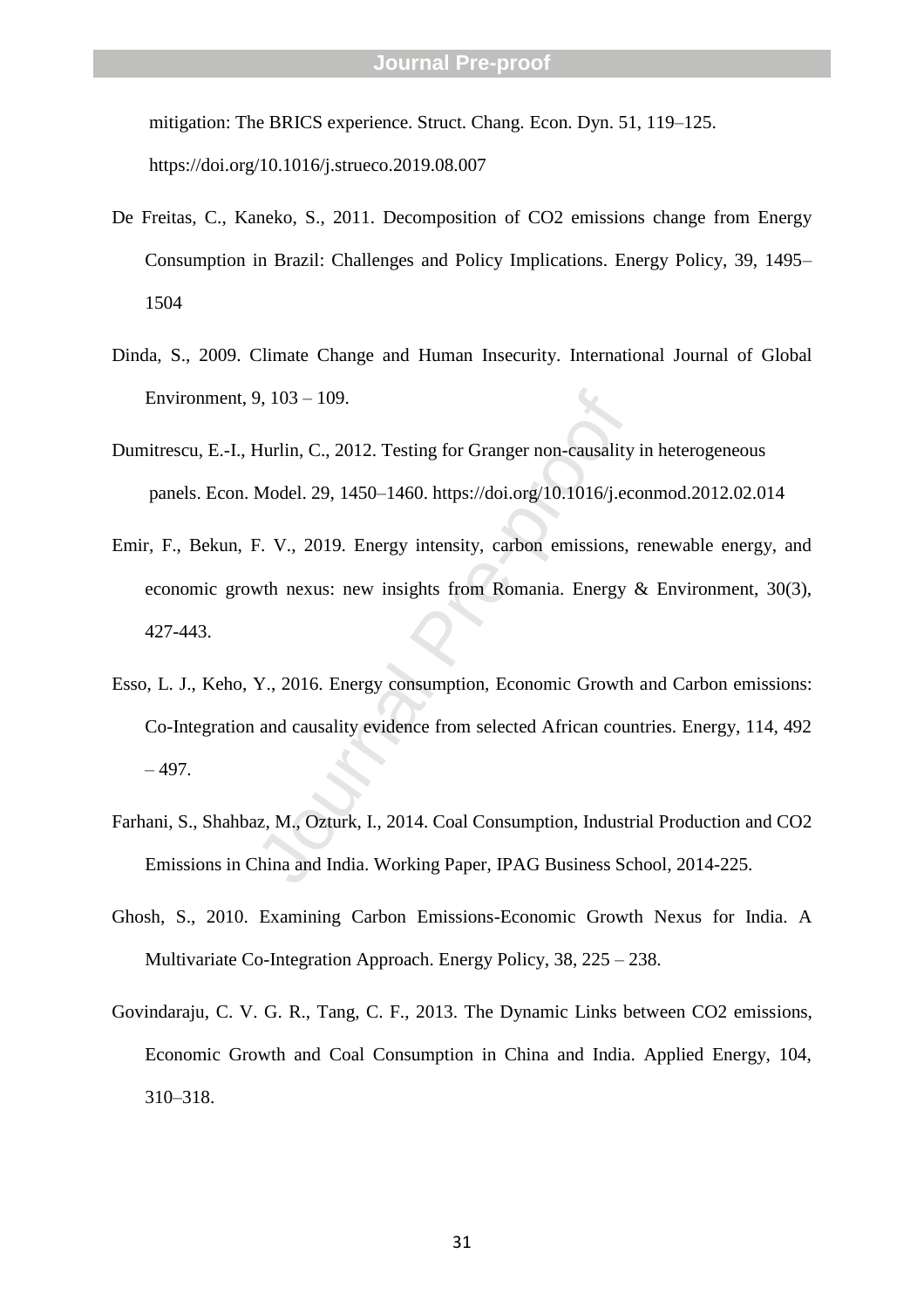- Halkos, G.E., Tzeremes, N.G., 2013. Carbon dioxide emissions and governance: A nonparametric analysis for the G-20. Energy Econ. 40, –118. https://doi.org/10.1016/j.eneco.2013.06.010
- Hossain, S. M., 2011. Panel estimation for CO2 emissions, energy consumption, economic Growth, trade openness and urbanization of newly industrialized countries. Energy Policy, 39, 6991 –6999.
- 2011. Ordinary Least-Squares Regression. In L<br>
ale SAGE Dictionary of Quantitative Management<br>
Hutcheson Manchester University<br>
H., Shin, Y., 2003. Testing for unit roots in he<br>
53–74.<br>
Panel on Climate Change (IPCC). 2013 Hutcheson, G. D., 2011. Ordinary Least -Squares Regression. In L. Moutinho and G. D. Hutcheson. The SAGE Dictionary of Quantitative Management Research. Pages 224 - 228. Graeme Hutcheson Manchester University
- Im, K., Pesaran, H., Shin, Y., 2003. Testing for unit roots in heterogeneous panels. J. Econom. 115, 53 –74.
- Intergovernmental Panel on Climate Change (IPCC). 2013. Fifth assessment report (AR5). Retrieved from: https://www.ipcc.ch/report/ar5/
- Jaunky, V. C., 2011. The CO<sub>2</sub> Emissions-Income Nexus: Evidence from Rich Countries. Energy Policy, 39, 1228 –1240.
- Kivyiro, P., Arminen, H., 2014. Carbon Dioxide Emissions, Energy Consumption, Economic Growth, Foreign Direct Investment: Causality Analysis for Sub -Saharan Africa. Energy,  $74, 595 - 606.$
- Lange, G., Wodon, Q., Carey, K., 2018. The Changing Wealth of Nations 2018: Building a Sustainable Future. Washington, DC: World Bank.
- Li, J., Li, Z., 2011. Causality Analysis of Coal Consumption and Economic Growth for China and India. Natural Resources 2, 54 -60.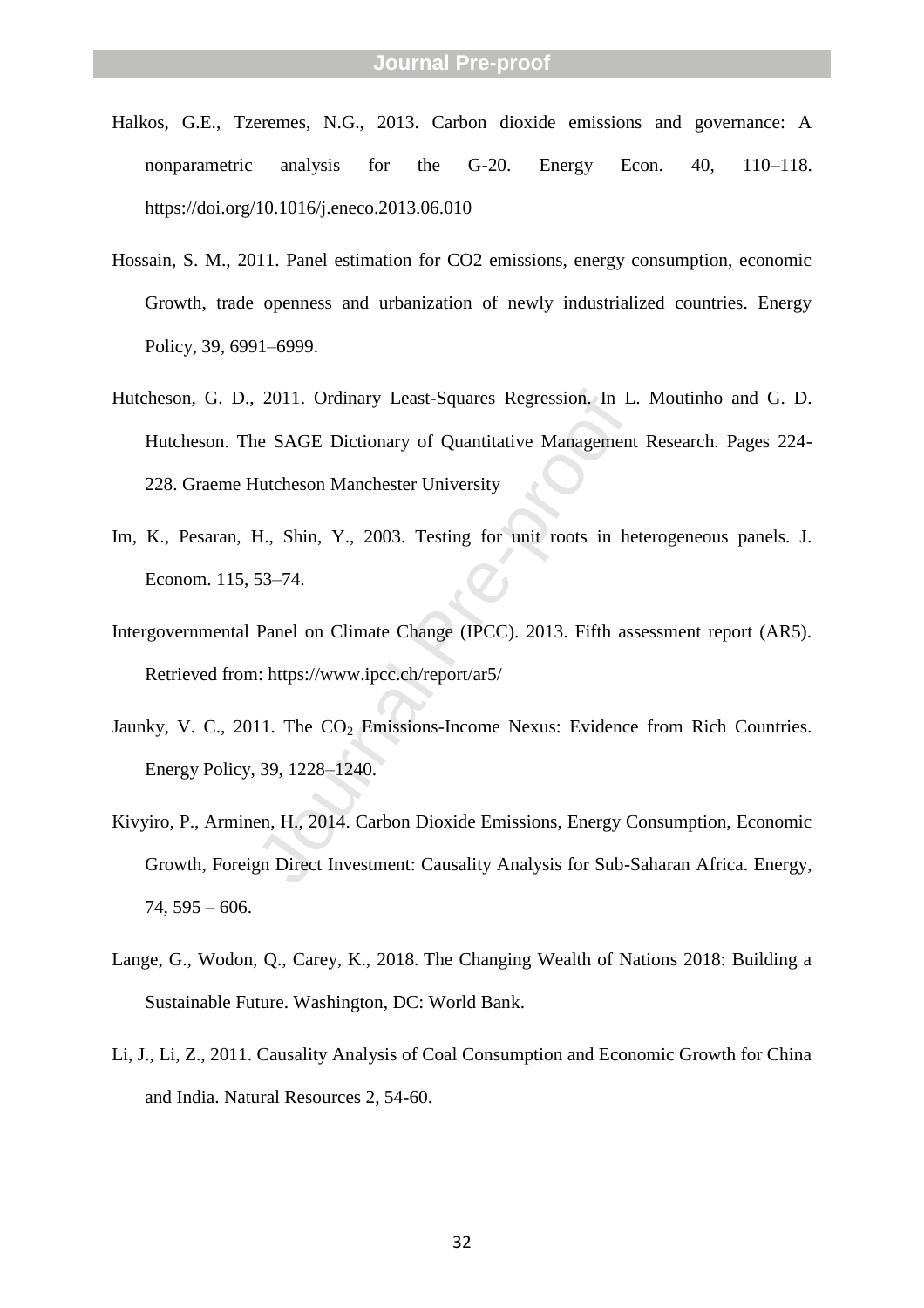- Lua, X., Yua, Z., Wua, L., Yua, J, Chena, G., Fanb, M., 2008. Policy Study on Development and Utilization of Clean Coal Technology in China. Fuel Processing Technology, 89, 475 – 484.
- Maryam, J., Mittal, A., Sharma, V., 2017. CO<sub>2</sub> Emissions, Energy Consumption and Economic Growth in BRICS: An Empirical Analysis. IOSR Journal of Humanities and Social Science (IOSR -JHSS), Volume 22, Issue 2, 53 -58.
- Mehrara, M., Baghbanpour, J., 2015. Analysis of the Relationship between Total Natural Resources Rent and Economic Growth: The Case of Iran and MENA Countries. International Journal of Applied Economic Studies, 3, Issue 5, 1 –7.
- Menyah, A. K, Wolde -Rufael, Y., 2010. Energy Consumption, Pollutant Emissions and Economic Growth in South Africa. Energy Economics 32, pp 1374 –1382.
- Murtazashvilia, I., Wooldridge, F. M., 2008. Fixed Effects Instrumental Variables Estimation in Correlated Random Coefficient Panel Data Models. Journal of Econometrics, 142, 539 –552
- hbanpour, J., 2015. Analysis of the Relationship<br>nt and Economic Growth: The Case of Iran a<br>ournal of Applied Economic Studies, 3, Issue 5, 1–7<br>Volde-Rufael, Y., 2010. Energy Consumption, Pe<br>wth in South Africa. Energy Eco Musango, K. J & Brent, A. C., 2011. Assessing the sustainability of energy technological Systems in Southern Africa: A review and way forward. Technology in Society, 33, 145 –155.
- Na, C., Yuan, J., Xu, Y., Hu, Z., 2015. Penetration of Clean Coal Technology and its Impact on China's Power Industry. Energy Strategy Reviews, 7, 1 – 8.

Netherlands.

Odhiambo, N. M., 2009. Electricity consumption and economic growth in South Africa: A Trivariate Causality Test. Energy Economics, 31, 635 –640.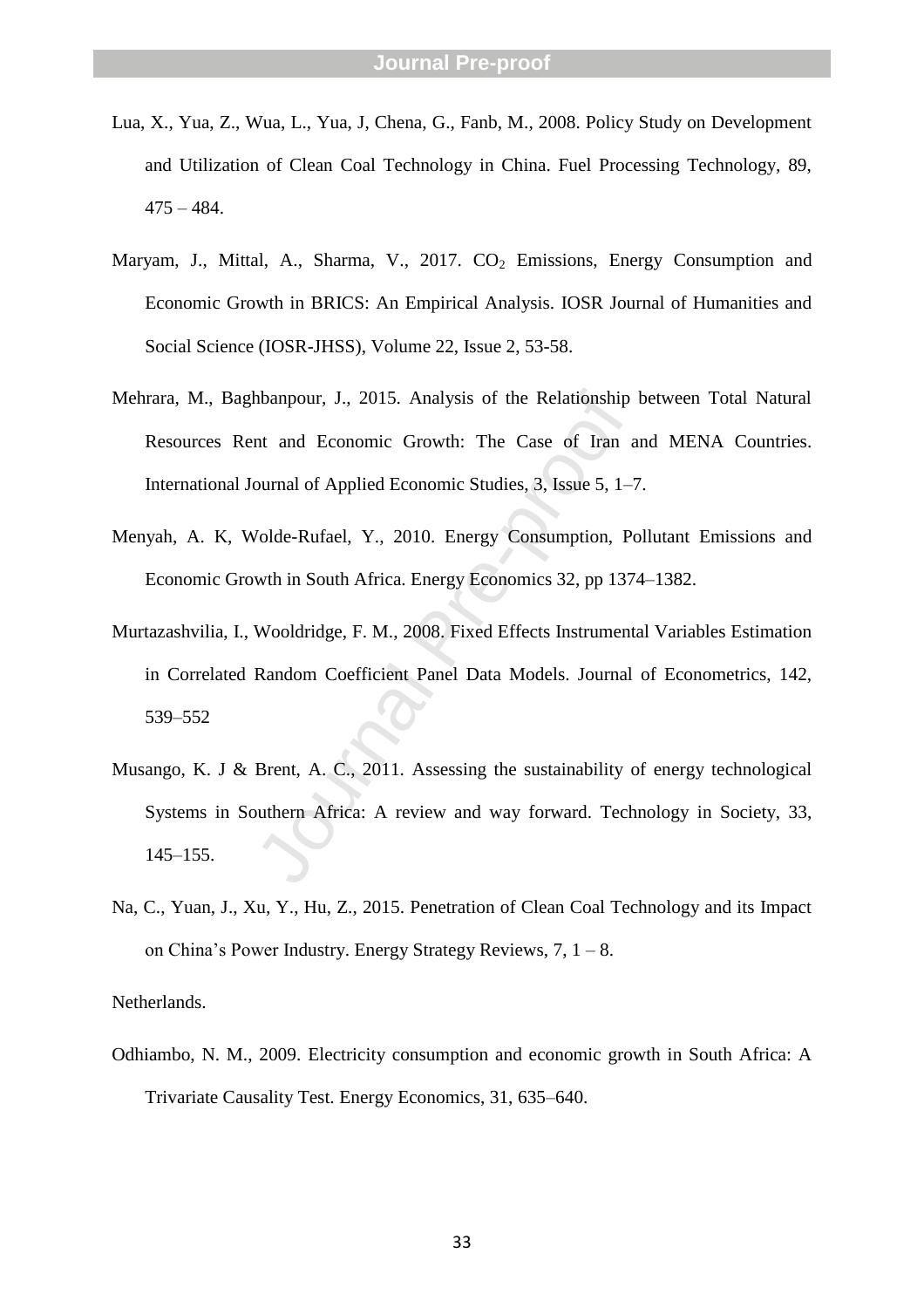- Odhiambo, N. M., 2010. Energy Consumption, Prices and Economic Growth in three Sub Sahara Africa Countries: A Comparative Study. Energy Policy, 38, 2463 –2469.
- Odhiambo, N. M., 2016. Coal Consumption and Economic Growth in South Africa. Energy & Environment, 27, 215 –226.
- Odhiambo, N. M., 2012. Economic Growth and Carbon Emissions in South Africa: An Empirical Investigation. The Journal of Applied Business Research, 28 (1).
- Oh, I., Wehrmeyer, W., Mulugeta, Y., 2010. Decomposition analysis and mitigation strategies of CO2 emissions from energy consumption in South Korea. Energy Policy, 38, 364 –377.
- Oscar Torres -Reyna, 2007. Panel Data Analysis Fixed and Random Effects using Stata (v. 4.2), otorres@princeton.edu, http://dss.princeton.edu/training/
- Pao, H., Tsai, C., 2010. CO<sub>2</sub> emissions, energy consumption and economic growth in BRIC Countries. Energy Policy, 38, 7850 –7860.
- er, W., Mulugeta, Y., 2010. Decomposition an<br>
CO2 emissions from energy consumption in South<br>
a., 2007. Panel Data Analysis Fixed and Random<br>
princeton.edu, http://dss.princeton.edu/training/<br>
2010. CO<sub>2</sub> emissions, energy Pao, H., Tsai, C., 2011. Multivariate Granger causality between CO2 emissions, energy Consumption, FDI (foreign direct investment) and GDP (gross domestic product): Evidence from a panel of BRIC (Brazil, Russian Federation, India, and China) countries. Energy, 36, 685 -693.
- Pao, H., Yu, H., Yang, Y., 2011. Modelling the CO2 emissions, Energy use, and Economic Growth in Russia. Energy, 36, 5094 -5100.
- Park, J., Hoon, T., 2013. Analysis of South Korea's Economic Growth, Carbon dioxide Emission, and Energy Consumption using the Markov Switching model. Renewable and Sustainable Energy Reviews, 18, 543 –551.
- Pata, U.K., 2018. The influence of coal and noncarbohydrate energy consumption on CO2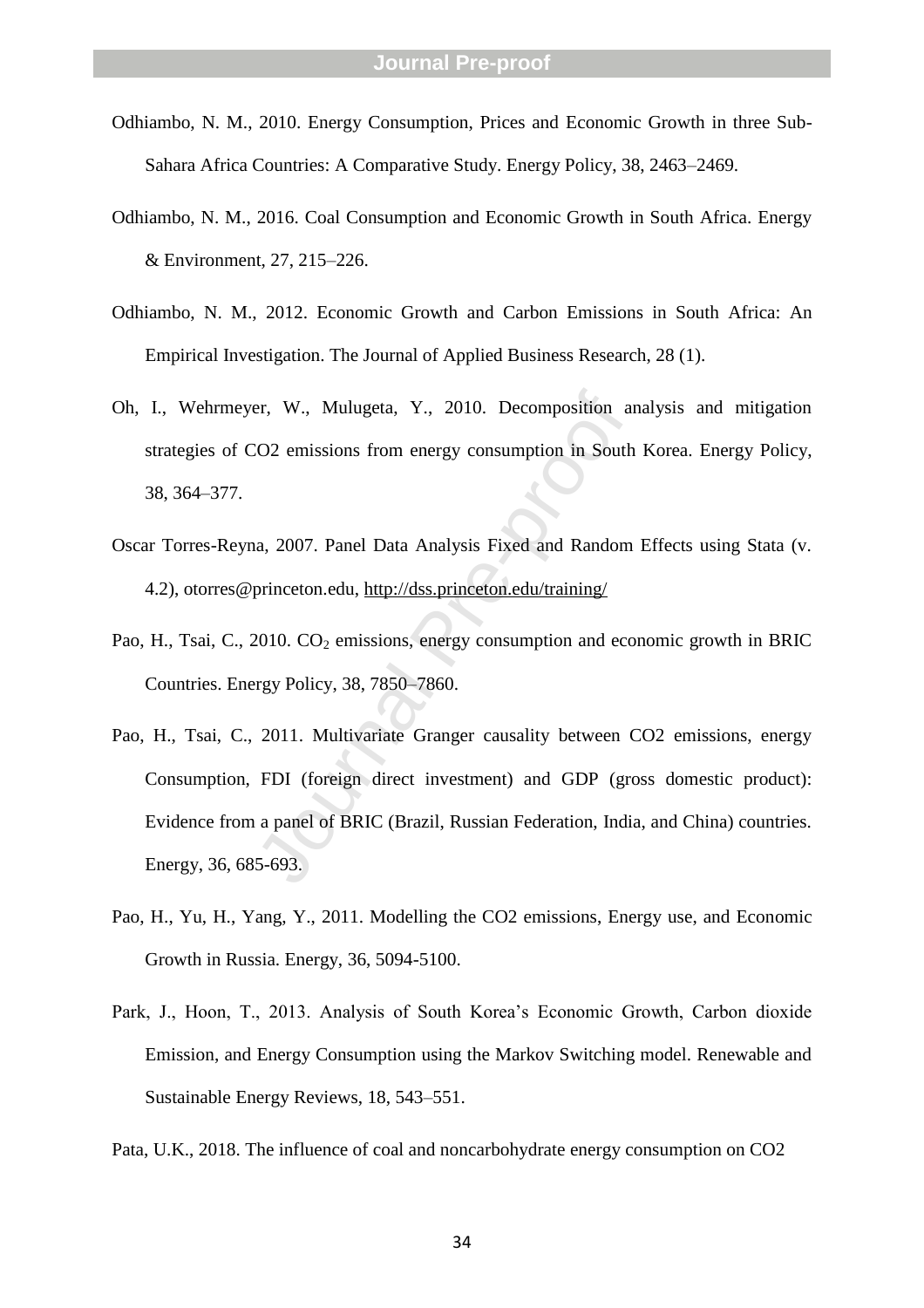emissions: Revisiting the environmental Kuznets curve hypothesis for Turkey. Energy 160, 1115 –1123. https://doi.org/10.1016/j.energy.2018.07.095

- Pedroni, P., 2004. Panel Cointegration: Asymptotic and Finite Sample Properties of Pooled Time Series Tests with an Application to the PPP Hypothesis. Econom. Theory 20, 597 – 625. https://doi.org/10.1017/S0266466604203073
- Pedroni, P., 1999. Critical Values for Cointegration Tests in Heterogeneous Panels with Multiple Regressors. Oxf. Bull. Econ. Stat. 61, 653 –670.
- Phoumin, H., 2015. Enabling Clean -Coal Technologies in Emerging Asia. Pacific Energy Summit, Working Paper. Economic Research Institute for ASEAN and East Asia (ERIA).
- Richmond, A. K., Kaufmann, R. K., 2006. Is there a Turning Point in the Relationship Between Income and Energy use and/or Carbon Emissions? Ecological Economics, 56, 176 –189.
- essors. Oxf. Bull. Econ. Stat. 61, 653–670.<br>
5. Enabling Clean-Coal Technologies in Emergin<br>
king Paper. Economic Research Institute for A<br>
Kaufmann, R. K., 2006. Is there a Turning Poi<br>
me and Energy use and/or Carbon Emi Rodionova, I. A., Chernyaev, M. V., Korenevskaya, A. V., 2017. Energy safety and innovative development of the BRICS states. International Journal of Energy Economics and Policy, 7(3), 216 -224.
- Saidi, K & Hammami, S., 2016. Economic Growth, Energy Consumption and Carbone Dioxide Emissions: Recent Evidence from Panel Data Analysis of 58 Countries. Quality and Quantity, 50, 361 -383
- SDG Index and Dashboard A Global Report, 2016: Bertelsmann Stiftung -Sustainable Development Solution Network, A Global Initiative for the United Nations – Uploaded on  $24<sup>th</sup>$  May 2017.
- Shahbaz, M., Sinha, A., 2019. Environmental Kuznets curve for CO2 emissions: a literature survey. Journal of Economic Studies, 46(1), 106-168.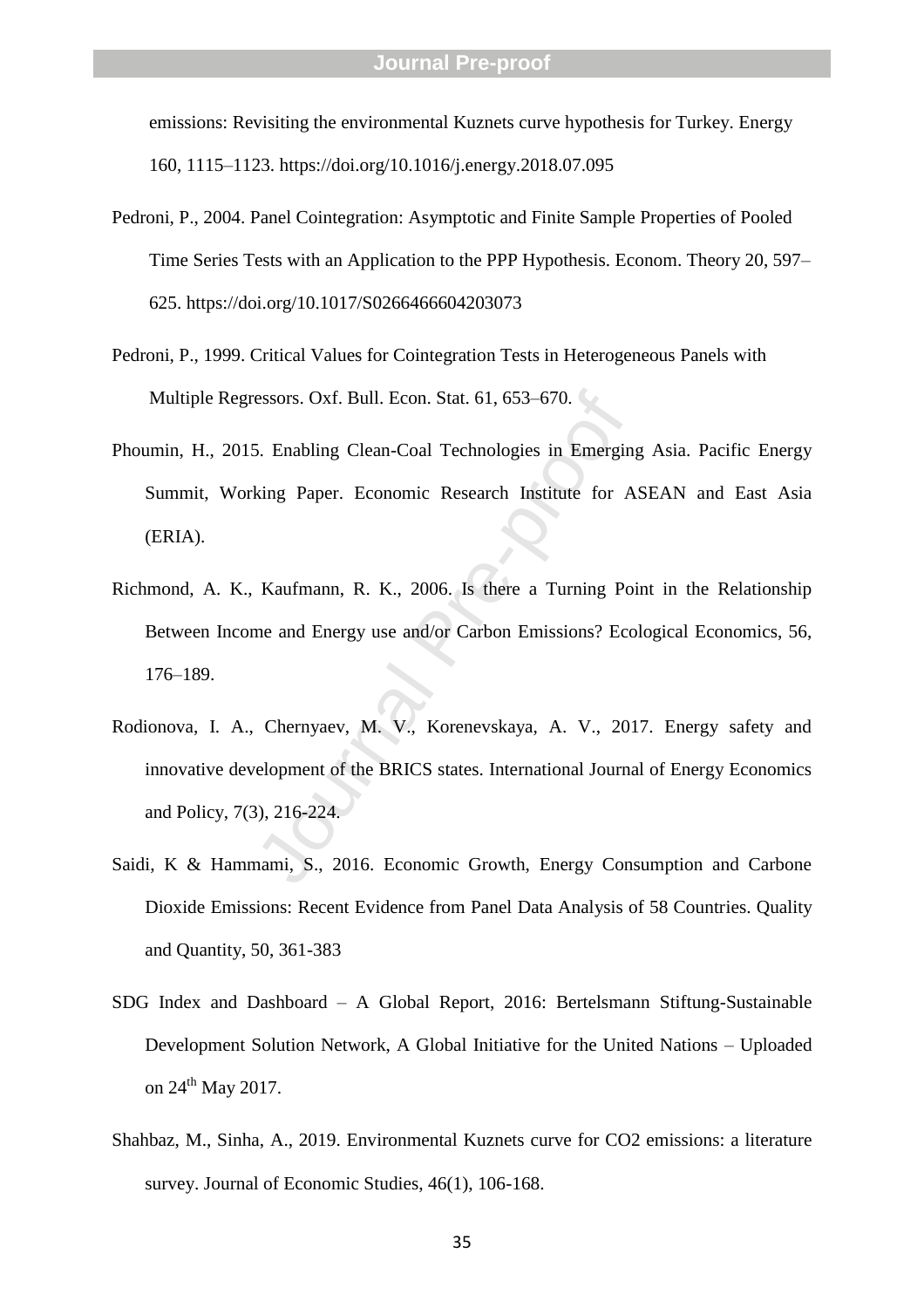- Shahbaz, M., Tiwari, A.K., Nasir, M., 2013. The effects of financial development, economic Growth, coal consumption and trade openness on  $CO_2$  emissions in South Africa. Energy Policy, 61, 1452 –1459
- Sharma, S. S., 2011. Determinants of Carbon Dioxide Emissions: Empirical Evidence from 69 Countries. Applied Energy, 88, 376 –382.
- Solarin, S. A., Shahbaz, M., 2013. Trivariate causality between economic growth, urbanisation and electricity consumption in Angola: Cointegration and causality analysis. Energy policy, 60, 876 -884.
- nd electricity consumption in Angola: Cointegration<br>
60, 876-884.<br>
hbaz, M., 2015. Natural gas consumption and ecor<br>
rect investment, capital formation and trade c<br>
1 Sustainable Energy Reviews, 42, 835-845.<br>
n, S, Mclella Solarin, S. A., Shahbaz, M., 2015. Natural gas consumption and economic growth: The role of foreign direct investment, capital formation and trade openness in Malaysia. Renewable and Sustainable Energy Reviews, 42, 835 -845.
- Tang, X., Snowden, S, Mclellan, B., Hook, M., 2015. Clean Coal use in China: Challenges and Policy Implications. Energy Policy, 87, 517 –523.
- Ujam, A. J., Diyoke, C., 2013. Economic Viability of Coal based Power Generation for Nigeria. American Journal of Engineering Research, 2, 14 – 24.
- Van Den Berge, N., 2009. Thesis on Clean Coal Technology in China: A strategy for the Netherlands.
- Wang, S. S., Zhou, D. Q., Zhou, P., Wang, Q. W., 2011. CO <sup>2</sup> emissions, energy consumption and economic growth in China: A panel data analysis. Energy Policy, 39, 4870 –4875.

Wassung, N., 2010. Thesis on Water Scarcity and Electricity Generation in South Africa.

Wolde -Rufael, Y., 2009. Energy consumption and economic growth: The experience of African Countries revisited. Energy Economics, 31, 217 –224.